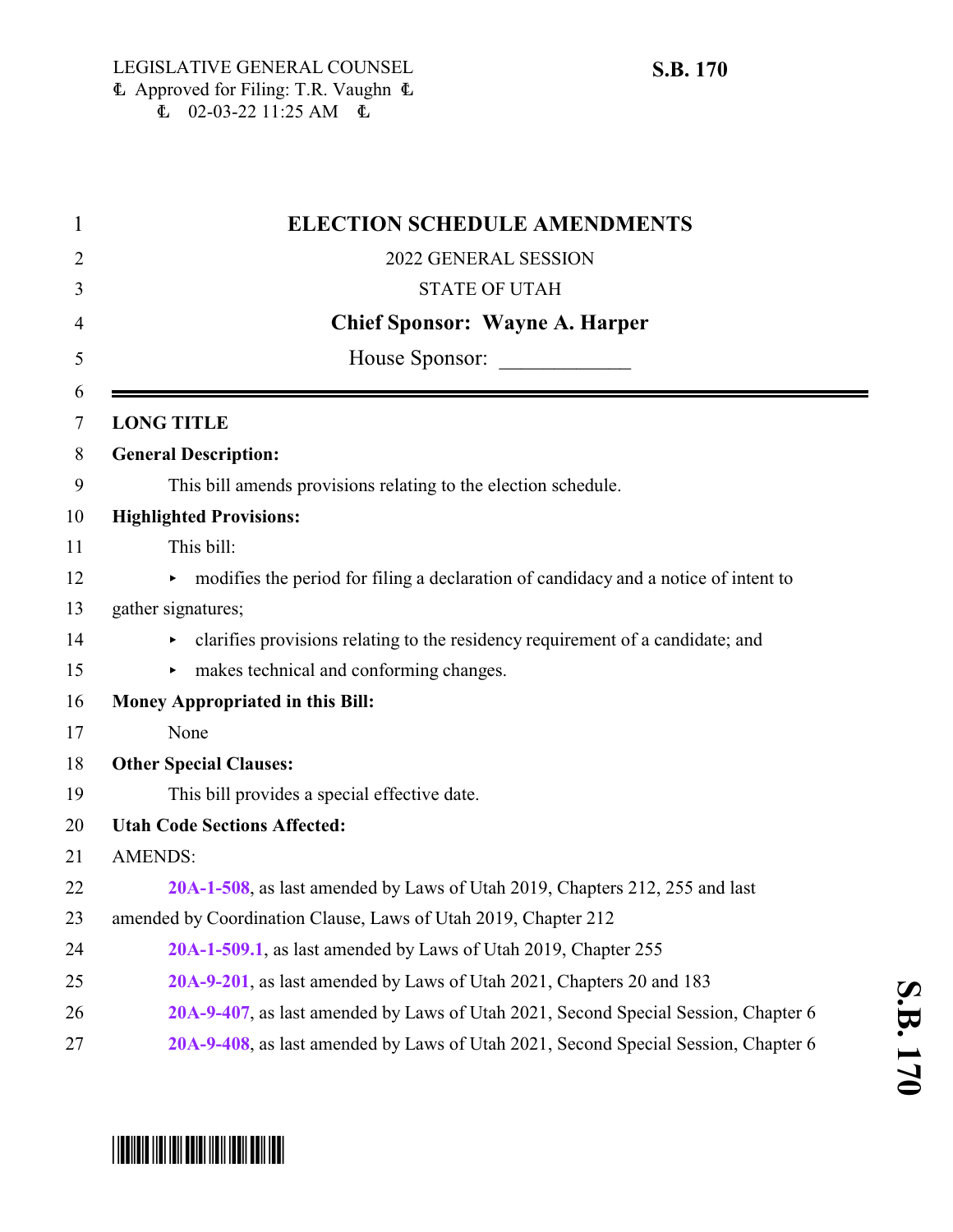<span id="page-1-0"></span>

| 20A-9-503, as last amended by Laws of Utah 2020, Chapter 22<br>29<br>20A-14-203, as last amended by Laws of Utah 2016, Chapter 16<br><b>ENACTS:</b><br>20A-9-201.5, Utah Code Annotated 1953<br>Be it enacted by the Legislature of the state of Utah:<br>Section 1. Section 20A-1-508 is amended to read:<br>20A-1-508. Midterm vacancies in county elected offices -- Temporary manager --<br>Interim replacement.<br>(1) As used in this section: |  |
|------------------------------------------------------------------------------------------------------------------------------------------------------------------------------------------------------------------------------------------------------------------------------------------------------------------------------------------------------------------------------------------------------------------------------------------------------|--|
| 30                                                                                                                                                                                                                                                                                                                                                                                                                                                   |  |
| 31<br>32<br>33<br>34<br>35<br>36<br>37                                                                                                                                                                                                                                                                                                                                                                                                               |  |
|                                                                                                                                                                                                                                                                                                                                                                                                                                                      |  |
|                                                                                                                                                                                                                                                                                                                                                                                                                                                      |  |
|                                                                                                                                                                                                                                                                                                                                                                                                                                                      |  |
|                                                                                                                                                                                                                                                                                                                                                                                                                                                      |  |
|                                                                                                                                                                                                                                                                                                                                                                                                                                                      |  |
| 38                                                                                                                                                                                                                                                                                                                                                                                                                                                   |  |
|                                                                                                                                                                                                                                                                                                                                                                                                                                                      |  |
| (a) (i) "County offices" includes the county executive, members of the county<br>39                                                                                                                                                                                                                                                                                                                                                                  |  |
| legislative body, the county treasurer, the county sheriff, the county clerk, the county auditor,<br>40                                                                                                                                                                                                                                                                                                                                              |  |
| the county recorder, the county surveyor, and the county assessor.<br>41                                                                                                                                                                                                                                                                                                                                                                             |  |
| (ii) "County offices" does not include the office of county attorney, district attorney, or<br>42                                                                                                                                                                                                                                                                                                                                                    |  |
| judge.<br>43                                                                                                                                                                                                                                                                                                                                                                                                                                         |  |
| (b) "Party liaison" means the political party officer designated to serve as a liaison with<br>44                                                                                                                                                                                                                                                                                                                                                    |  |
| each county legislative body on all matters relating to the political party's relationship with a<br>45                                                                                                                                                                                                                                                                                                                                              |  |
| county as required by Section 20A-8-401.<br>46                                                                                                                                                                                                                                                                                                                                                                                                       |  |
| $(2)$ (a) Except as provided in Subsection $(2)(d)$ , until a county legislative body appoints<br>47                                                                                                                                                                                                                                                                                                                                                 |  |
| an interim replacement to fill a vacant county office under Subsection (3), the following shall<br>48                                                                                                                                                                                                                                                                                                                                                |  |
| 49<br>temporarily discharge the duties of the county office as a temporary manager:                                                                                                                                                                                                                                                                                                                                                                  |  |
| (i) for a county office with one chief deputy, the chief deputy;<br>50                                                                                                                                                                                                                                                                                                                                                                               |  |
| 51<br>(ii) for a county office with more than one chief deputy:                                                                                                                                                                                                                                                                                                                                                                                      |  |
| 52<br>(A) the chief deputy with the most cumulative time served as a chief deputy for the                                                                                                                                                                                                                                                                                                                                                            |  |
| 53<br>county office; or                                                                                                                                                                                                                                                                                                                                                                                                                              |  |
| (B) notwithstanding Subsection $(2)(a)(ii)(A)$ , if, before the vacating county officer<br>54                                                                                                                                                                                                                                                                                                                                                        |  |
| vacates the office, the county officer files with the county clerk a written statement designating<br>55                                                                                                                                                                                                                                                                                                                                             |  |
| one of the county officer's chief deputies to discharge the duties of the county office in the<br>56                                                                                                                                                                                                                                                                                                                                                 |  |
| event the county officer vacates the office, the designated chief deputy; or<br>57                                                                                                                                                                                                                                                                                                                                                                   |  |
| (iii) for a county office without a chief deputy:<br>58                                                                                                                                                                                                                                                                                                                                                                                              |  |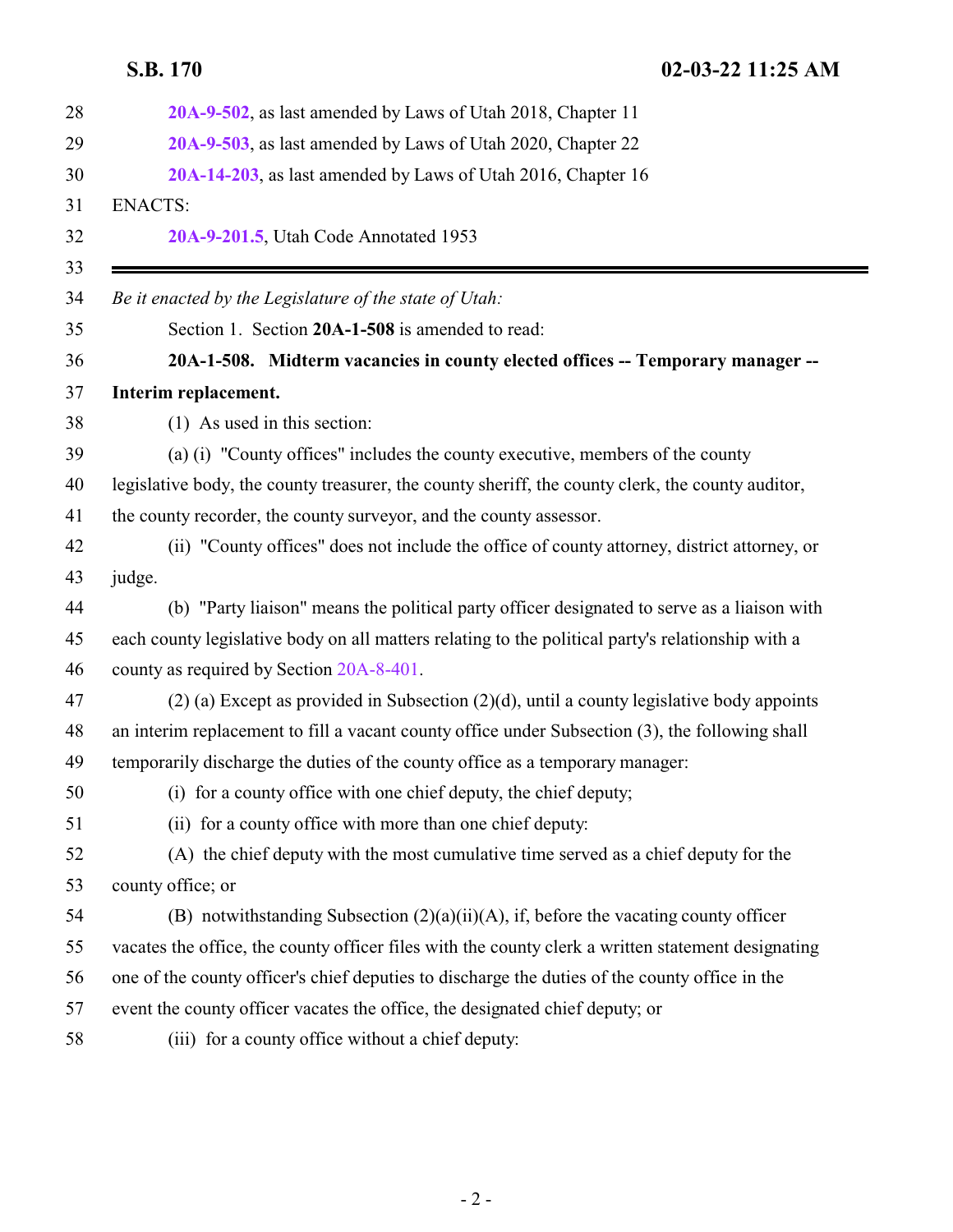(A) if one management-level employee serving under the county office has a higher-seniority management level than any other employee serving under the county office, that management-level employee; (B) if two or more management-level employees serving under the county office have the same and highest-seniority management level, the highest-seniority management-level employee with the most cumulative time served in the employee's current position; or 65 (C) notwithstanding Subsection  $(2)(a)(iii)(A)$  or  $(B)$ , if, before the vacating county officer vacates the office, the county officer files with the county clerk a written statement designating one of the county officer's employees to discharge the county officer's duties in the event the county officer vacates the office, the designated employee. (b) Except as provided in Subsection (2)(c), a temporary manager described in Subsection (2)(a) who temporarily discharges the duties of a county office holds the powers and duties of the county office until the county legislative body appoints an interim replacement under Subsection (3). (c) The temporary manager described in Subsection (2)(a) who temporarily discharges the duties of a county office: (i) may not take an oath of office for the county office as a temporary manager; (ii) shall comply with Title 17, Chapter 36, Uniform Fiscal Procedures Act for Counties, and the county's budget ordinances and policies; (iii) unless approved by the county legislative body, may not change the compensation of an employee; (iv) unless approved by the county legislative body, may not promote or demote an employee or change an employee's job title; (v) may terminate an employee only if the termination is conducted in accordance with: (A) personnel rules described in Subsection [17-33-5](http://le.utah.gov/UtahCode/SectionLookup.jsp?section=17-33-5&session=2022GS)(3) that are approved by the county legislative body; and (B) applicable law; (vi) unless approved by the county legislative body, may not exceed by more than 5% an expenditure that was planned before the county office for which the temporary manager discharges duties was vacated; 89 (vii) except as provided in Subsection  $(2)(c)(viii)$ , may not receive a change in title or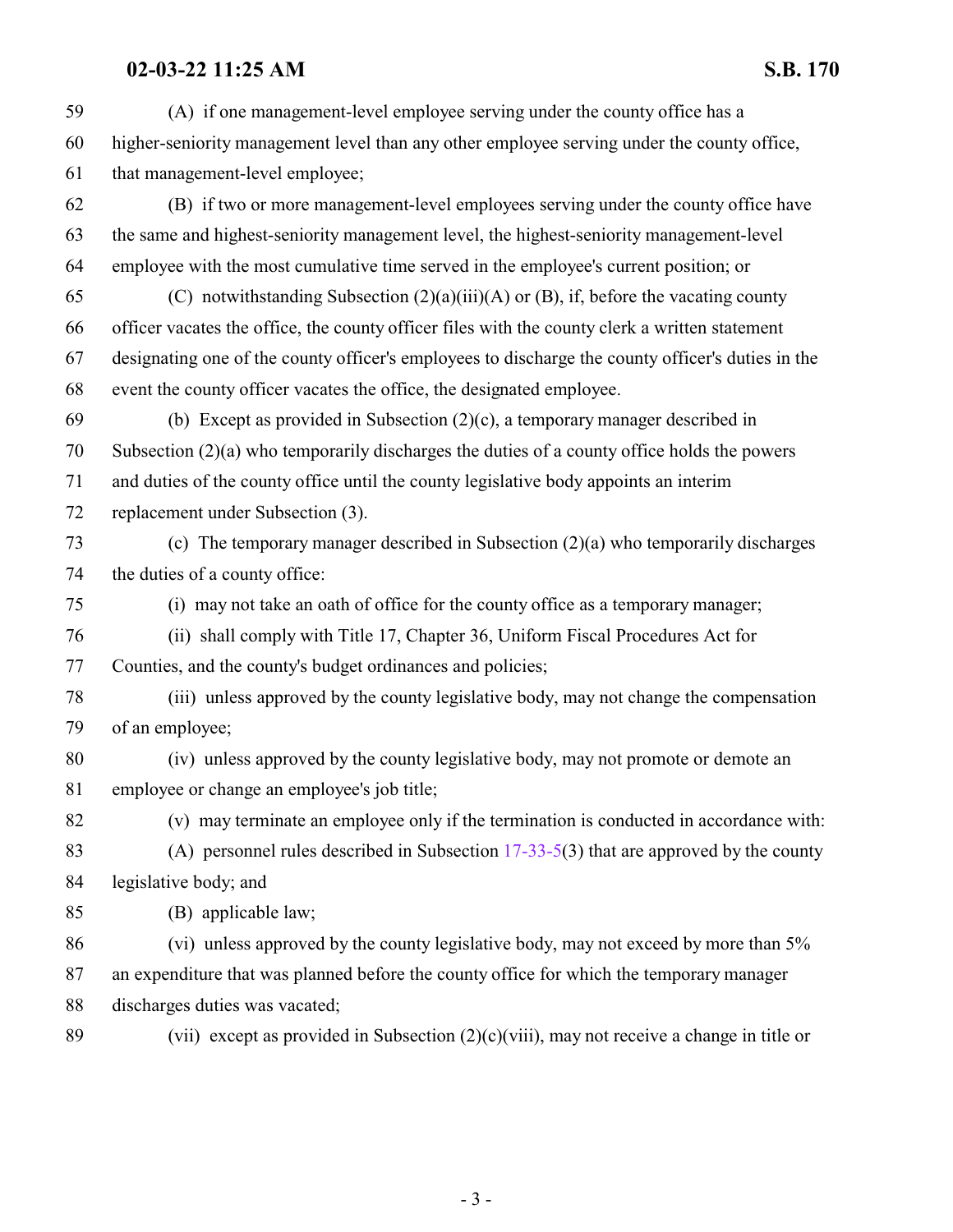**S.B. 170 02-03-22 11:25 AM** compensation; and (viii) if approved by the county legislative body, may receive a performance award after: (A) the county legislative body appoints an interim replacement under Subsection (3); and (B) the interim replacement is sworn into office. (d) This Subsection (2) does not apply to a vacancy in the office of county legislative body member. (3) (a) Until a replacement is selected as provided in this section and has qualified, the county legislative body shall appoint an interim replacement to fill the vacant office by following the procedures and requirements of this Subsection (3). (b) (i) To appoint an interim replacement, the county legislative body shall, within 10 days after the day on which the vacancy occurs, give notice of the vacancy to the party liaison of the same political party of the prior office holder and invite that party liaison to submit the name of an individual to fill the vacancy. (ii) That party liaison shall, before 5 p.m. within 30 days after the day on which the liaison receives the notice described in Subsection (3)(b)(i), or if the party liaison does not receive the notice, before 5 p.m. within 40 days after the day on which the vacancy occurs, submit to the county legislative body the name of an individual the party selects in accordance with the party's constitution or bylaws to serve as the interim replacement. (iii) The county legislative body shall, no later than five days after the day on which a party liaison submits the name of the individual to serve as the interim replacement, appoint the individual to serve out the unexpired term. (c) (i) If the county legislative body fails to appoint an interim replacement to fill the vacancy in accordance with Subsection (3)(b)(iii), the county clerk shall, no later than five days after the day of the deadline described in Subsection (3)(b)(iii), send to the governor a letter that: (A) informs the governor that the county legislative body has failed to appoint a replacement within the statutory time period; and (B) contains the name of the individual submitted by the party liaison to fill the vacancy.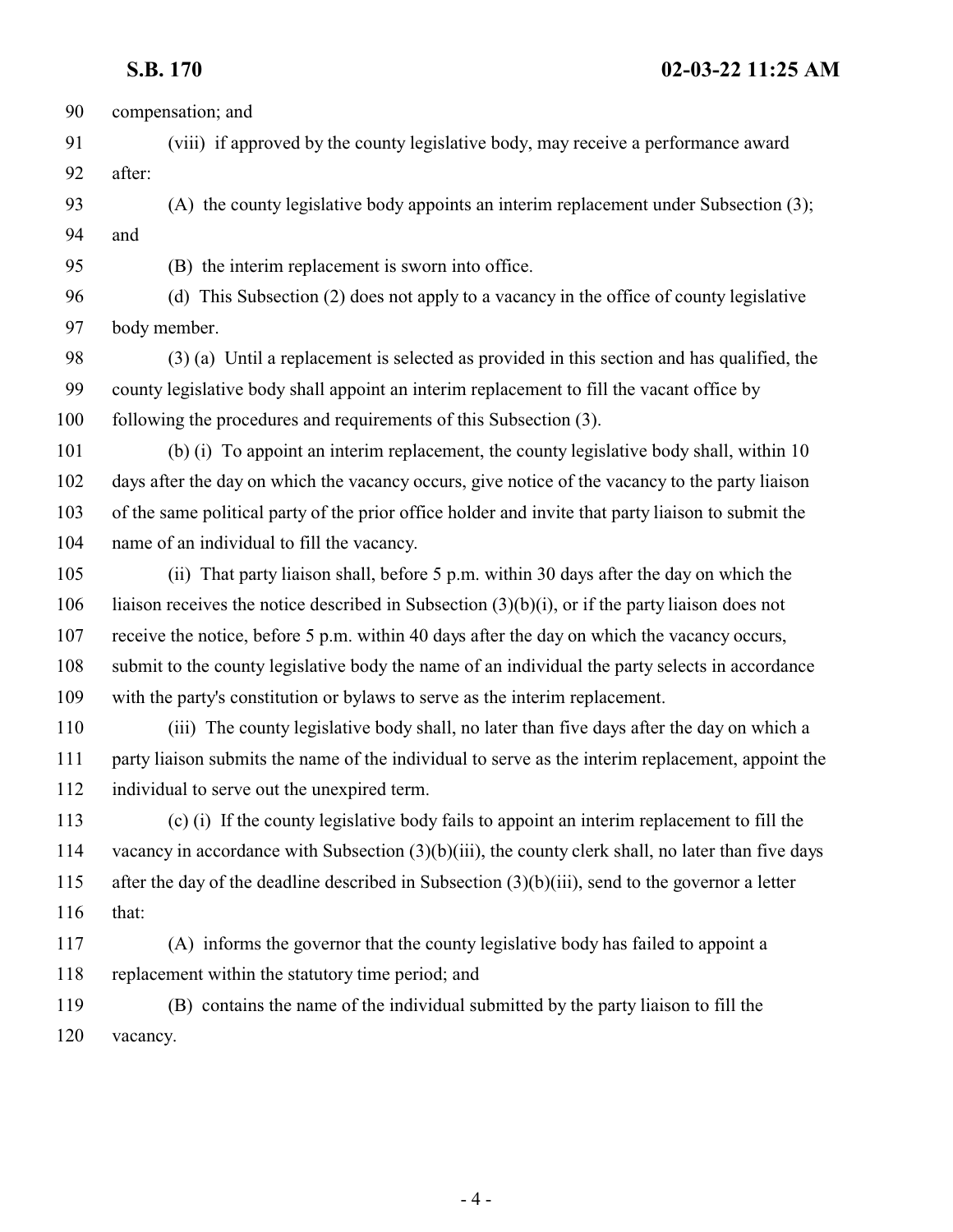| 121 | (ii) The governor shall, within 10 days after the day on which the governor receives the             |
|-----|------------------------------------------------------------------------------------------------------|
| 122 | letter described in Subsection $(3)(c)(i)$ , appoint the individual named by the party liaison as an |
| 123 | interim replacement to fill the vacancy.                                                             |
| 124 | (d) An individual appointed as interim replacement under this Subsection (3) shall hold              |
| 125 | office until a successor is elected and has qualified.                                               |
| 126 | $(4)$ (a) The requirements of this Subsection (4) apply to all county offices that become            |
| 127 | vacant if:                                                                                           |
| 128 | (i) the vacant office has an unexpired term of two years or more; and                                |
| 129 | (ii) the vacancy occurs after the election at which the officeholder was elected, but                |
| 130 | before the [second Friday in March of the next even-numbered year] first day of the declaration      |
| 131 | of candidacy filing period described in Section 20A-9-201.5.                                         |
| 132 | (b) (i) When the conditions described in Subsection $(4)(a)$ are met, the county clerk               |
| 133 | shall as soon as practicable, but no later than 180 days before the next regular general election,   |
| 134 | notify the public and each registered political party that the vacancy exists.                       |
| 135 | (ii) An individual intending to become a party candidate for the vacant office shall file            |
| 136 | a declaration of candidacy in accordance with:                                                       |
| 137 | (A) Chapter 9, Part 2, Candidate Qualifications and Declarations of Candidacy; and                   |
| 138 | (B) for a county commission office, Subsection $17-52a-201(6)$ or $17-52a-202(6)$ , if               |
| 139 | applicable.                                                                                          |
| 140 | (iii) An individual who is nominated as a party candidate, who qualifies as an                       |
| 141 | unaffiliated candidate for the vacant office under Chapter 9, Part 5, Candidates not Affiliated      |
| 142 | with a Party, or who qualifies as a write-in candidate for the vacant office under Chapter 9, Part   |
| 143 | 6, Write-in Candidates, shall run in the regular general election.                                   |
| 144 | (5) (a) The requirements of this Subsection (5) apply to all county offices that become              |
| 145 | vacant if:                                                                                           |
| 146 | (i) the vacant office has an unexpired term of two years or more; and                                |
| 147 | (ii) the vacancy occurs on or after the [second Friday in March of the next                          |
| 148 | even-numbered year] first day of the declaration of candidacy filing period described in Section     |
| 149 | 20A-9-201.5, but more than 75 days before the regular primary election.                              |
| 150 | (b) When the conditions described in Subsection $(5)(a)$ are met, the county clerk shall             |
| 151 | as soon as practicable, but no later than 70 days before the next regular primary election, notify   |
|     |                                                                                                      |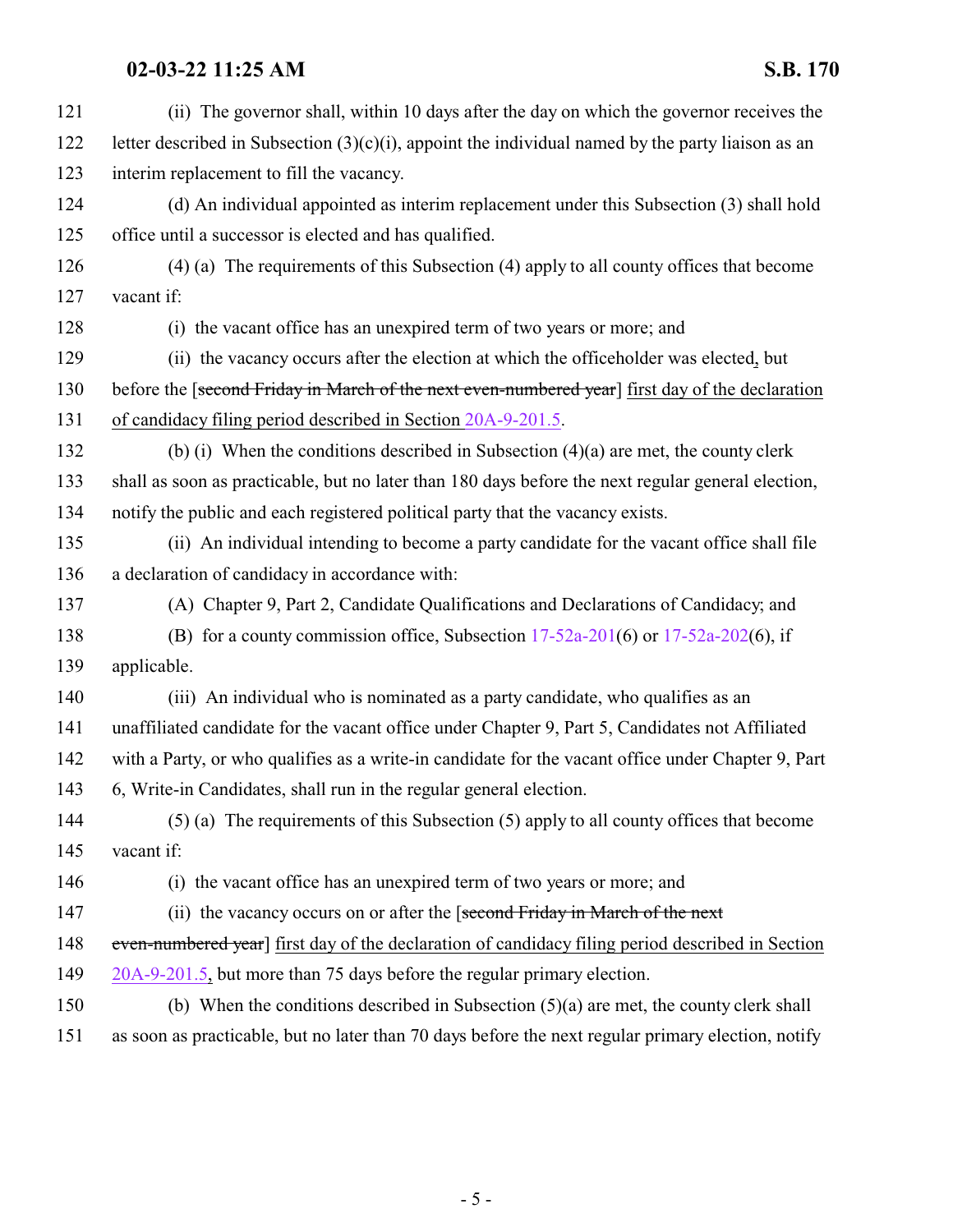the public and each registered political party:

(i) that the vacancy exists; and

 (ii) of the deadlines described in Subsection (5)(c)(i) and the deadlines established under Subsection (5)(d)(ii).

 (c) (i) An individual intending to become a party candidate for a vacant office shall, within five days after the day on which the notice is given, ending at the close of normal office hours on the fifth day, file a declaration of candidacy for the vacant office in accordance with: (A) Chapter 9, Part 2, Candidate Qualifications and Declarations of Candidacy; and

 (B) for a county commission office, Subsection [17-52a-201](http://le.utah.gov/UtahCode/SectionLookup.jsp?section=17-52a-201&session=2022GS)(6) or [17-52a-202](http://le.utah.gov/UtahCode/SectionLookup.jsp?section=17-52a-202&session=2022GS)(6), if applicable.

(ii) The county central committee of each party shall:

 (A) select a candidate or candidates from among those qualified candidates who have filed declarations of candidacy; and

 (B) certify the name of the candidate or candidates to the county clerk as soon as practicable, but before 5 p.m. no later than 60 days before the day of the regular primary election.

 (d) (i) Except as provided in Subsection (5)(d)(ii), an individual intending to become a candidate for a vacant office who does not wish to affiliate with a registered political party shall file a verified certificate of nomination described in Section [20A-9-502](#page-24-0) with the county

clerk in accordance with Chapter 9, Part 5, Candidates not Affiliated with a Party.

 (ii) (A) The county clerk shall establish, in the clerk's reasonable discretion, a deadline that is before 5 p.m. no later than 65 days before the day of the next regular general election by which an individual who is not affiliated with a registered political party is required to submit a 175 certificate of nomination under Subsection  $(5)(d)(i)$ .

176 (B) The county clerk shall establish the deadline described in Subsection  $(5)(d)(ii)(A)$  in a manner that gives an unaffiliated candidate an equal opportunity to access the regular general election ballot.

 (e) An individual who is nominated as a party candidate for the vacant office, who qualifies as an unaffiliated candidate for the vacant office under Chapter 9, Part 5, Candidates not Affiliated with a Party, or who qualifies as a write-in candidate for the vacant office under Chapter 9, Part 6, Write-in Candidates, shall run in the regular general election.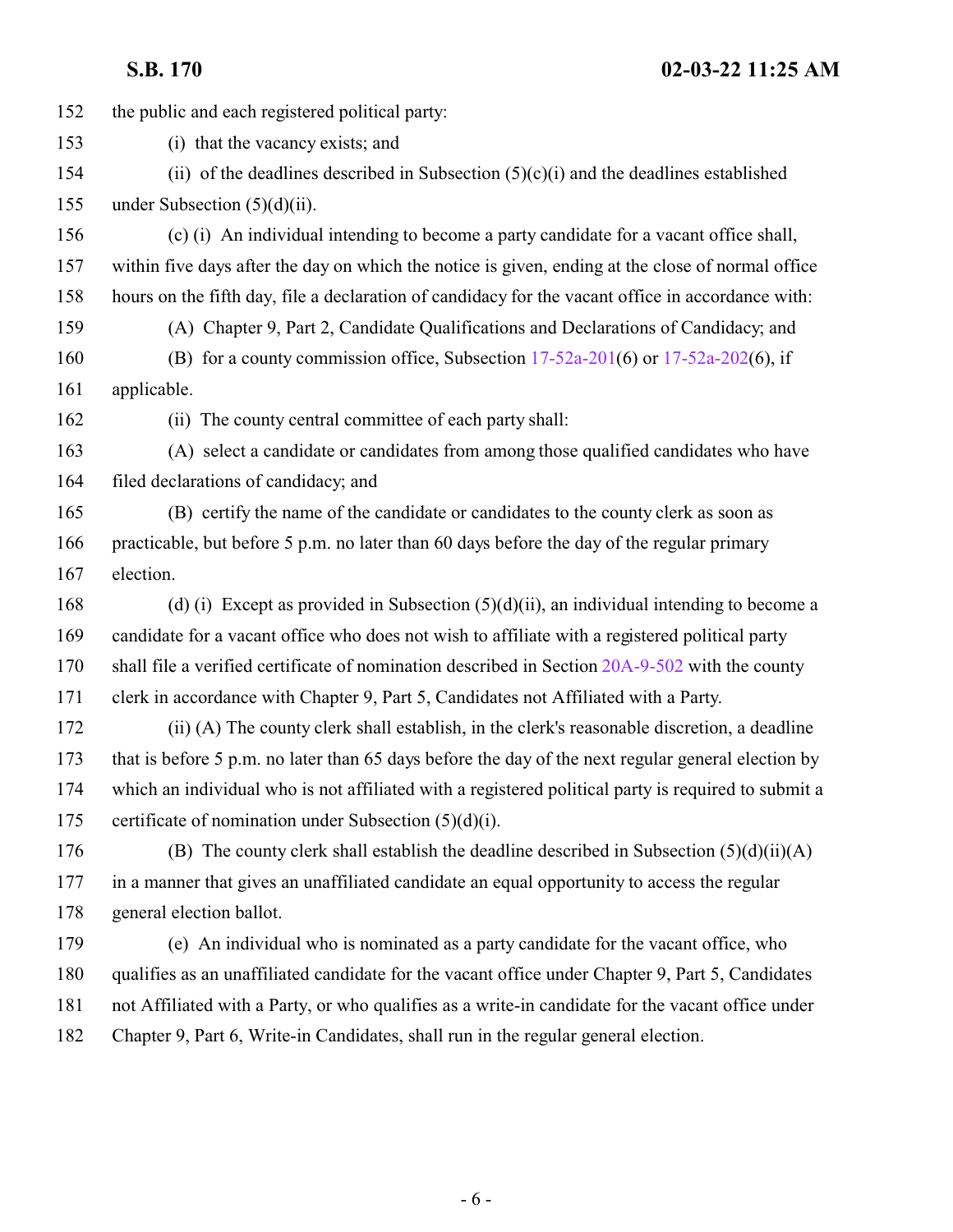| 183 | $(6)$ (a) The requirements of this Subsection $(6)$ apply to all county offices that become        |
|-----|----------------------------------------------------------------------------------------------------|
| 184 | vacant:                                                                                            |
| 185 | (i) if the vacant office has an unexpired term of two years or more; and                           |
| 186 | (ii) when 75 days or less remain before the day of the regular primary election but more           |
| 187 | than 65 days remain before the day of the regular general election.                                |
| 188 | (b) When the conditions described in Subsection $(6)(a)$ are met, the county clerk shall,          |
| 189 | as soon as practicable, notify the public and each registered political party:                     |
| 190 | (i) that the vacancy exists; and                                                                   |
| 191 | (ii) of the deadlines established under Subsection $(6)(d)$ .                                      |
| 192 | (c) (i) Before the deadline that the county clerk establishes under Subsection                     |
| 193 | $(6)(d)(i)(A)$ , the county central committee of each registered political party that wishes to    |
| 194 | submit a candidate for the office shall certify the name of one candidate to the county clerk for  |
| 195 | placement on the regular general election ballot.                                                  |
| 196 | (ii) Before the deadline that the county clerk establishes under Subsection $(6)(d)(i)(B)$ ,       |
| 197 | a candidate who does not wish to affiliate with a registered political party shall file a verified |
| 198 | certificate of nomination described in Section 20A-9-502 with the county clerk in accordance       |
| 199 | with Chapter 9, Part 5, Candidates not Affiliated with a Party.                                    |
| 200 | (iii) Before the deadline that the county clerk establishes under Subsection $(6)(d)(i)(C)$ ,      |
| 201 | a write-in candidate shall submit to the county clerk a declaration of candidacy described in      |
| 202 | Section 20A-9-601.                                                                                 |
| 203 | (d) (i) The county clerk shall establish, in the clerk's reasonable discretion, deadlines          |
| 204 | that are before 5 p.m. no later than 65 days before the day of the next regular general election   |
| 205 | by which:                                                                                          |
| 206 | (A) a registered political party is required to certify a name under Subsection $(6)(c)(i)$ ;      |
| 207 | (B) an individual who does not wish to affiliate with a registered political party is              |
| 208 | required to submit a certificate of nomination under Subsection (6)(c)(ii); and                    |
| 209 | (C) a write-in candidate is required to submit a declaration of candidacy under                    |
| 210 | Subsection $(6)(c)(iii)$ .                                                                         |
| 211 | (ii) The county clerk shall establish deadlines under Subsection $(6)(d)(i)$ in a manner           |
| 212 | that gives an unaffiliated candidate or a write-in candidate an equal opportunity to access the    |
| 213 | regular general election ballot.                                                                   |
|     |                                                                                                    |

- 7 -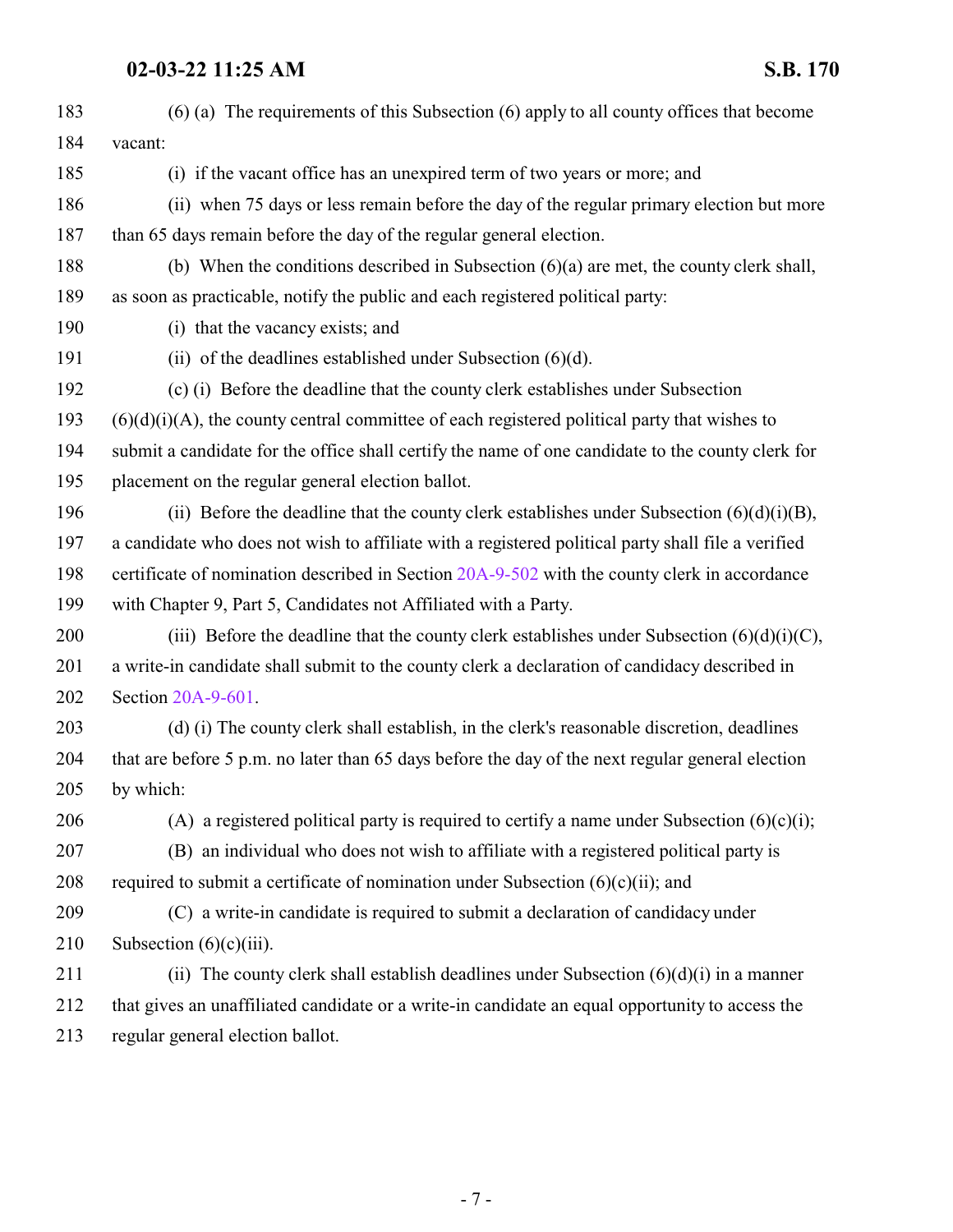- (e) An individual who is certified as a party candidate for the vacant office, who qualifies as an unaffiliated candidate for the vacant office under Chapter 9, Part 5, Candidates not Affiliated with a Party, or who qualifies as a write-in candidate for the vacant office under Chapter 9, Part 6, Write-in Candidates, shall run in the regular general election.
- (7) (a) The requirements of this Subsection (7) apply to all county offices that become vacant:

(i) if the vacant office has an unexpired term of less than two years; or

 (ii) if the vacant office has an unexpired term of two years or more but 65 days or less remain before the day of the next regular general election.

223 (b) (i) When the conditions described in Subsection  $(7)(a)$  are met, the county legislative body shall as soon as practicable, but no later than 10 days after the day on which the vacancy occurs, give notice of the vacancy to the party liaison of the same political party as the prior office holder and invite that party liaison to submit the name of an individual to fill the vacancy.

 (ii) That party liaison shall, before 5 p.m. within 30 days after the day on which the 229 party liaison receives the notice described in Subsection  $(7)(b)(i)$ , or if the party liaison does not receive the notice, before 5 p.m. no later than 40 days after the day on which the vacancy occurs, submit to the county legislative body the name of an individual to fill the vacancy.

 (iii) The county legislative body shall, no later than five days after the day on which a party liaison submits the name of the individual to fill the vacancy, appoint the individual to serve out the unexpired term.

 (c) (i) If the county legislative body fails to appoint an individual to fill the vacancy in accordance with Subsection (7)(b)(iii), the county clerk shall send to the governor a letter that:

 (A) informs the governor that the county legislative body has failed to appoint an individual to fill the vacancy within the statutory time period; and

 (B) contains the name of the individual submitted by the party liaison to fill the vacancy.

 (ii) The governor shall, within 10 days after the day on which the governor receives the 242 letter described in Subsection  $(7)(c)(i)$ , appoint the individual named by the party liaison to fill the vacancy.

(d) An individual appointed to fill the vacancy under this Subsection (7) shall hold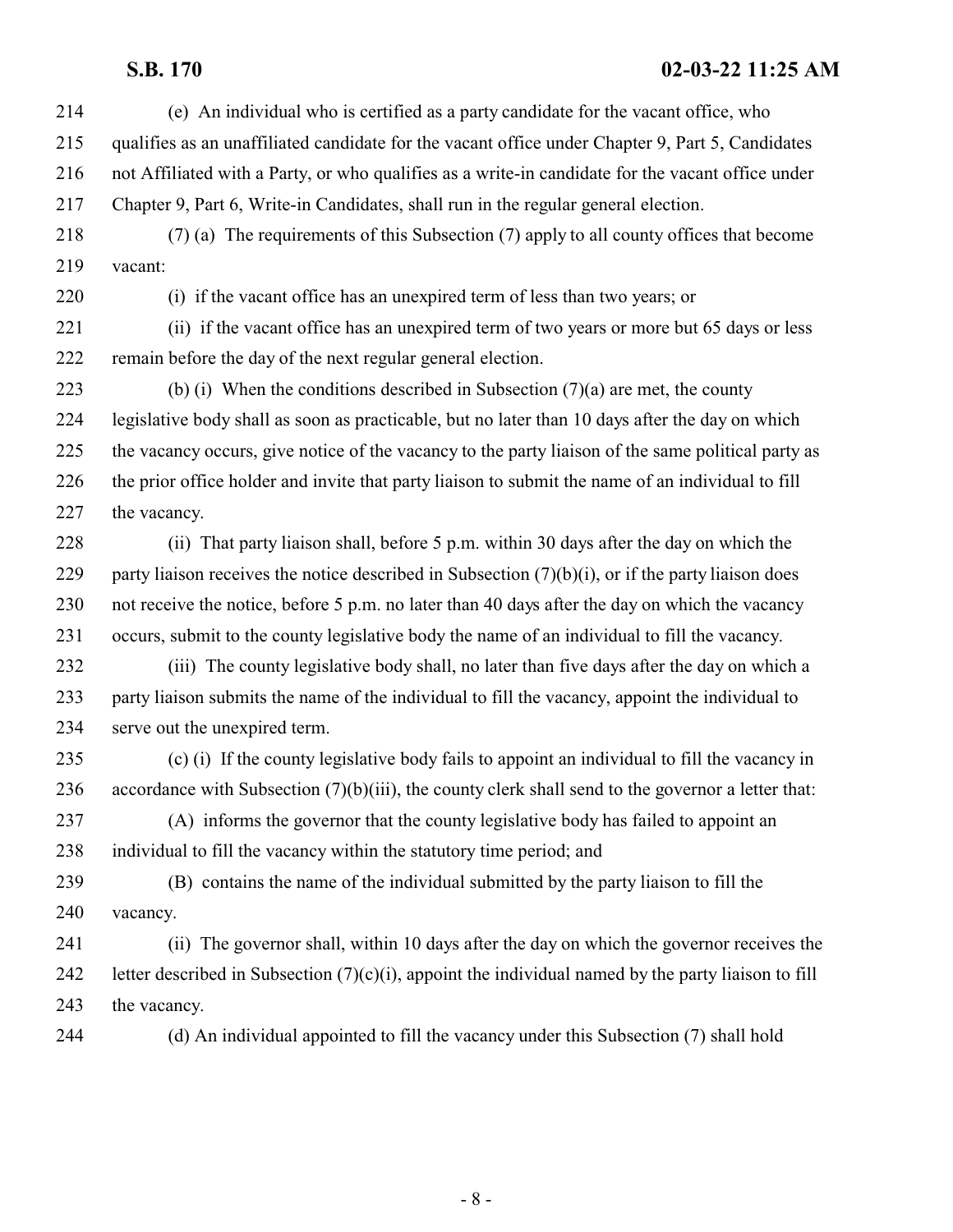<span id="page-8-0"></span>

| 245 | office until a successor is elected and has qualified.                                             |
|-----|----------------------------------------------------------------------------------------------------|
| 246 | (8) Except as otherwise provided by law, the county legislative body may appoint                   |
| 247 | replacements to fill all vacancies that occur in those offices filled by appointment of the county |
| 248 | legislative body.                                                                                  |
| 249 | (9) Nothing in this section prohibits a candidate that does not wish to affiliate with a           |
| 250 | political party from filing a certificate of nomination for a vacant office within the same time   |
| 251 | limits as a candidate that is affiliated with a political party.                                   |
| 252 | $(10)$ (a) Each individual elected under Subsection (4), (5), or (6) to fill a vacancy in a        |
| 253 | county office shall serve for the remainder of the unexpired term of the individual who created    |
| 254 | the vacancy and until a successor is elected and qualified.                                        |
| 255 | (b) Nothing in this section may be construed to contradict or alter the provisions of              |
| 256 | Section 17-16-6.                                                                                   |
| 257 | Section 2. Section 20A-1-509.1 is amended to read:                                                 |
| 258 | 20A-1-509.1. Procedure for filling midterm vacancy in county or district with 15                   |
| 259 | or more attorneys.                                                                                 |
| 260 | (1) When a vacancy occurs in the office of county or district attorney in a county or              |
| 261 | district having 15 or more attorneys who are licensed active members in good standing with the     |
| 262 | Utah State Bar and registered voters, the vacancy shall be filled as provided in this section.     |
| 263 | (2) (a) The requirements of this Subsection (2) apply when the office of county                    |
| 264 | attorney or district attorney becomes vacant and:                                                  |
| 265 | (i) the vacant office has an unexpired term of two years or more; and                              |
| 266 | (ii) the vacancy occurs before the [third Thursday in March of the even-numbered year]             |
| 267 | first day of the declaration of candidacy filing period described in Section 20A-9-201.5.          |
| 268 | (b) When the conditions established in Subsection $(2)(a)$ are met, the county clerk shall         |
| 269 | notify the public and each registered political party that the vacancy exists.                     |
| 270 | (c) All persons intending to become candidates for the vacant office shall:                        |
| 271 | (i) file a declaration of candidacy according to the procedures and requirements of                |
| 272 | Chapter 9, Part 2, Candidate Qualifications and Declarations of Candidacy;                         |
| 273 | (ii) if nominated as a party candidate or qualified as an independent or write-in                  |
| 274 | candidate under Chapter 9, Candidate Qualifications and Nominating Procedures, run in the          |
| 275 | regular general election; and                                                                      |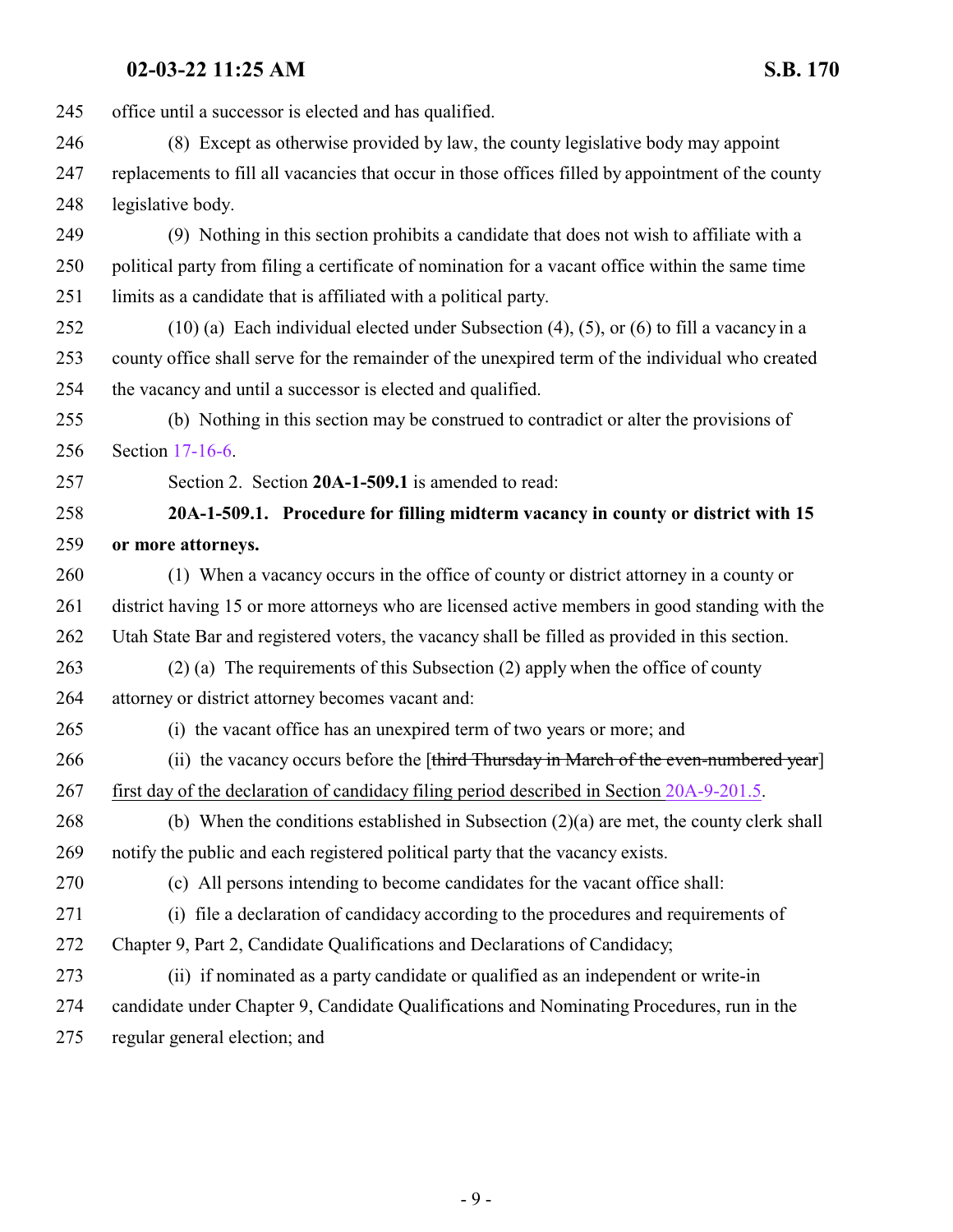| 276 | (iii) if elected, complete the unexpired term of the person who created the vacancy.                  |
|-----|-------------------------------------------------------------------------------------------------------|
| 277 | (d) If the vacancy occurs [after the second Friday in March and before the third                      |
| 278 | <b>Thursday in March,</b> during the declaration of candidacy filing period described in Section      |
| 279 | $20A-9-201.5$                                                                                         |
| 280 | (i) the time for filing a declaration of candidacy under Section 20A-9-202 shall be                   |
| 281 | extended until 5 p.m. seven days after the [county clerk gives notice under Subsection $(2)(b)$ ,     |
| 282 | but no later than 5 p.m. the fourth Thursday in March.] last day of the filing period described in    |
| 283 | Section $20A-9-201.5$ ; and                                                                           |
| 284 | (ii) the county clerk shall notify the public and each registered political party that the            |
| 285 | vacancy exists.                                                                                       |
| 286 | $(3)$ (a) The requirements of this Subsection (3) apply when the office of county                     |
| 287 | attorney or district attorney becomes vacant and:                                                     |
| 288 | (i) the vacant office has an unexpired term of two years or more; and                                 |
| 289 | (ii) the vacancy occurs after the third Thursday in March of the even-numbered year                   |
| 290 | but more than 75 days before the regular primary election.                                            |
| 291 | (b) When the conditions established in Subsection $(3)(a)$ are met, the county clerk                  |
| 292 | shall:                                                                                                |
| 293 | (i) notify the public and each registered political party that the vacancy exists; and                |
| 294 | (ii) identify the date and time by which a person interested in becoming a candidate                  |
| 295 | shall file a declaration of candidacy.                                                                |
| 296 | (c) All persons intending to become candidates for the vacant office shall:                           |
| 297 | (i) before 5 p.m. within five days after the day on which the county clerk gives the                  |
| 298 | notice described in Subsection $(3)(b)(i)$ , file a declaration of candidacy for the vacant office as |
| 299 | required by Chapter 9, Part 2, Candidate Qualifications and Declarations of Candidacy; and            |
| 300 | (ii) if elected, complete the unexpired term of the person who created the vacancy.                   |
| 301 | (d) The county central committee of each party shall:                                                 |
| 302 | (i) select a candidate or candidates from among those qualified candidates who have                   |
| 303 | filed declarations of candidacy; and                                                                  |
| 304 | (ii) certify the name of the candidate or candidates to the county clerk:                             |
| 305 | (A) before 5 p.m. no later than 60 days before the day of the regular primary election;               |
| 306 | or                                                                                                    |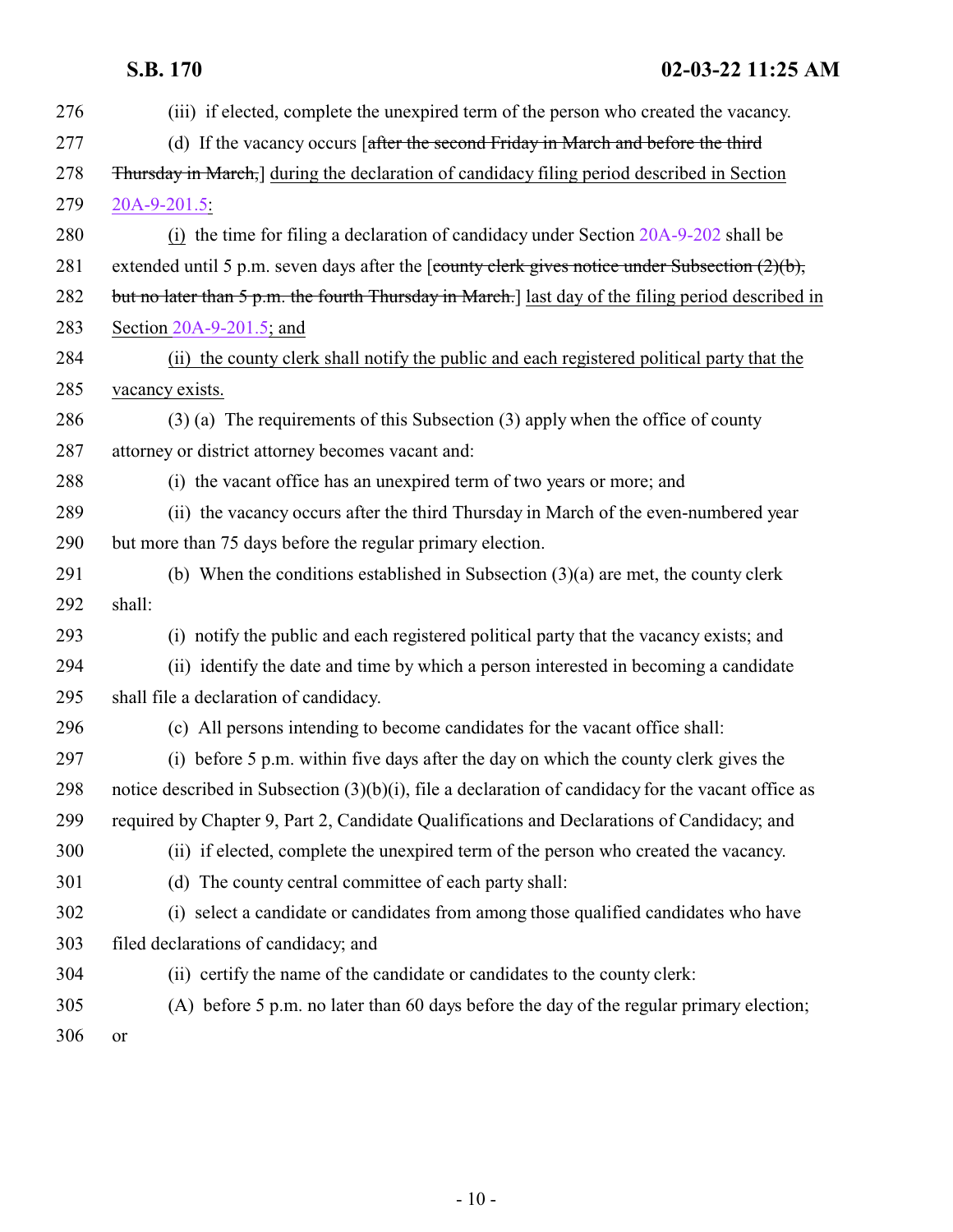| 307 | (B) electronically, before midnight no later than 60 days before the day of the regular            |
|-----|----------------------------------------------------------------------------------------------------|
| 308 | primary election.                                                                                  |
| 309 | $(4)$ (a) The requirements of this Subsection $(4)$ apply when the office of county                |
| 310 | attorney or district attorney becomes vacant and:                                                  |
| 311 | (i) the vacant office has an unexpired term of two years or more; and                              |
| 312 | (ii) 75 days or less remain before the regular primary election but more than 65 days              |
| 313 | remain before the regular general election.                                                        |
| 314 | (b) When the conditions established in Subsection $(4)(a)$ are met, the county central             |
| 315 | committees of each registered political party that wish to submit a candidate for the office       |
| 316 | shall, not later than five days after the day on which the vacancy occurs, certify the name of one |
| 317 | candidate to the county clerk for placement on the regular general election ballot.                |
| 318 | (c) The candidate elected shall complete the unexpired term of the person who created              |
| 319 | the vacancy.                                                                                       |
| 320 | $(5)$ (a) The requirements of this Subsection $(5)$ apply when the office of county                |
| 321 | attorney or district attorney becomes vacant and:                                                  |
| 322 | (i) the vacant office has an unexpired term of less than two years; or                             |
| 323 | (ii) the vacant office has an unexpired term of two years or more but 65 days or less              |
| 324 | remain before the next regular general election.                                                   |
| 325 | (b) When the conditions established in Subsection $(5)(a)$ are met, the county legislative         |
| 326 | body shall give notice of the vacancy to the county central committee of the same political        |
| 327 | party of the prior officeholder and invite that committee to submit the names of three nominees    |
| 328 | to fill the vacancy.                                                                               |
| 329 | (c) That county central committee shall, within 30 days after the day on which the                 |
| 330 | county legislative body gives the notice described in Subsection $(5)(b)$ , submit to the county   |
| 331 | legislative body the names of three nominees to fill the vacancy.                                  |
| 332 | (d) The county legislative body shall, within 45 days after the vacancy occurs, appoint            |
| 333 | one of those nominees to serve out the unexpired term.                                             |
| 334 | (e) If the county legislative body fails to appoint a person to fill the vacancy within 45         |
| 335 | days, the county clerk shall send to the governor a letter that:                                   |
| 336 | (i) informs the governor that the county legislative body has failed to appoint a person           |
| 337 | to fill the vacancy within the statutory time period; and                                          |
|     |                                                                                                    |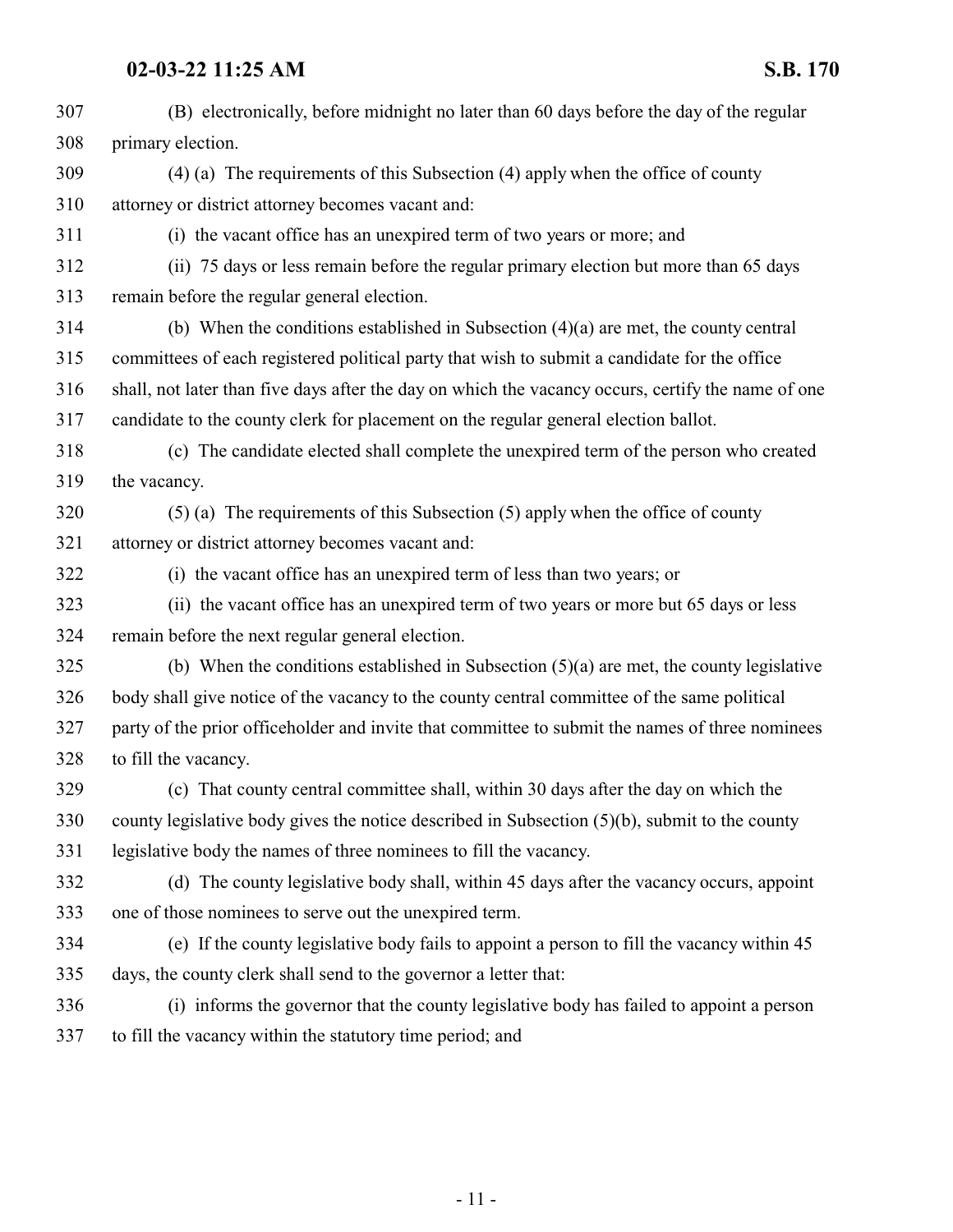<span id="page-11-0"></span>

| 338 | (ii) contains the list of nominees submitted by the party central committee.                       |
|-----|----------------------------------------------------------------------------------------------------|
| 339 | (f) The governor shall appoint a person to fill the vacancy from that list of nominees             |
| 340 | within 30 days after receipt of the letter.                                                        |
| 341 | (g) A person appointed to fill the vacancy under this Subsection (5) shall complete the            |
| 342 | unexpired term of the person who created the vacancy.                                              |
| 343 | (6) Nothing in this section prevents or prohibits independent candidates from filing a             |
| 344 | declaration of candidacy for the office within the required time limits.                           |
| 345 | Section 3. Section 20A-9-201 is amended to read:                                                   |
| 346 | 20A-9-201. Declarations of candidacy -- Candidacy for more than one office or of                   |
| 347 | more than one political party prohibited with exceptions -- General filing and form                |
| 348 | requirements -- Affidavit of impecuniosity.                                                        |
| 349 | (1) Before filing a declaration of candidacy for election to any office, an individual             |
| 350 | shall:                                                                                             |
| 351 | (a) be a United States citizen;                                                                    |
| 352 | (b) meet the legal requirements of that office; and                                                |
| 353 | (c) if seeking a registered political party's nomination as a candidate for elective office,       |
| 354 | state:                                                                                             |
| 355 | (i) the registered political party of which the individual is a member; or                         |
| 356 | (ii) that the individual is not a member of a registered political party.                          |
| 357 | $(2)$ (a) Except as provided in Subsection $(2)(b)$ , an individual may not:                       |
| 358 | (i) file a declaration of candidacy for, or be a candidate for, more than one office in            |
| 359 | Utah during any election year;                                                                     |
| 360 | (ii) appear on the ballot as the candidate of more than one political party; or                    |
| 361 | (iii) file a declaration of candidacy for a registered political party of which the                |
| 362 | individual is not a member, except to the extent that the registered political party permits       |
| 363 | otherwise in the registered political party's bylaws.                                              |
| 364 | (b) (i) An individual may file a declaration of candidacy for, or be a candidate for,              |
| 365 | president or vice president of the United States and another office, if the individual resigns the |
| 366 | individual's candidacy for the other office after the individual is officially nominated for       |
| 367 | president or vice president of the United States.                                                  |
| 368 | (ii) An individual may file a declaration of candidacy for, or be a candidate for, more            |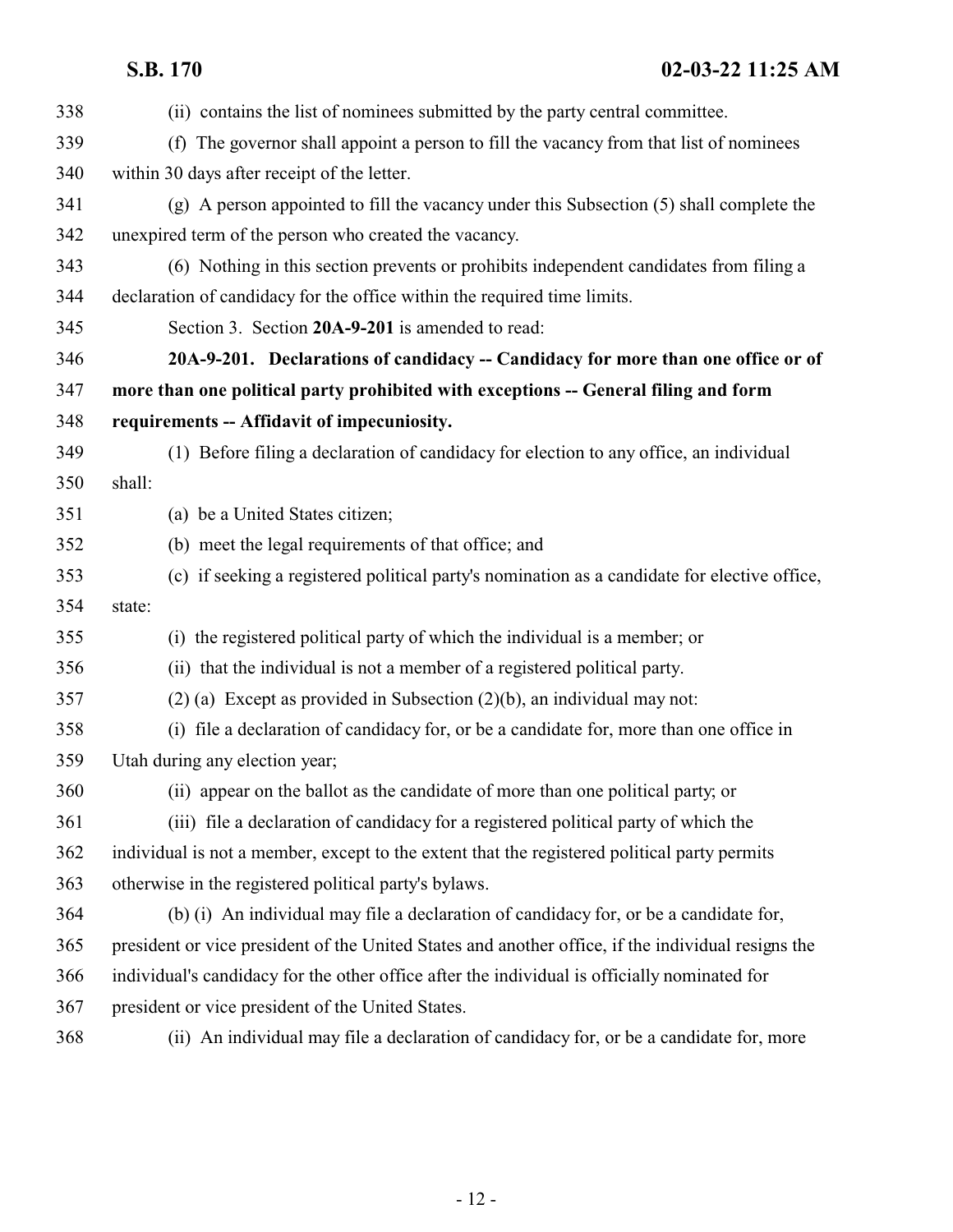than one justice court judge office. (iii) An individual may file a declaration of candidacy for lieutenant governor even if the individual filed a declaration of candidacy for another office in the same election year if the individual withdraws as a candidate for the other office in accordance with Subsection [20A-9-202](http://le.utah.gov/UtahCode/SectionLookup.jsp?section=20a-9-202&session=2022GS)(6) before filing the declaration of candidacy for lieutenant governor. (3) (a) Except for a candidate for president or vice president of the United States, before the filing officer may accept any declaration of candidacy, the filing officer shall: (i) read to the individual the constitutional and statutory qualification requirements for the office that the individual is seeking; (ii) require the individual to state whether the individual meets the requirements described in Subsection (3)(a)(i); (iii) if the declaration of candidacy is for a county office, inform the individual that an individual who holds a county elected office may not, at the same time, hold a municipal elected office; and (iv) if the declaration of candidacy is for a legislative office, inform the individual that Utah Constitution, Article VI, Section 6, prohibits a person who holds a public office of profit or trust, under authority of the United States or Utah, from being a member of the Legislature. (b) Before accepting a declaration of candidacy for the office of county attorney, the county clerk shall ensure that the individual filing that declaration of candidacy is: (i) a United States citizen; (ii) an attorney licensed to practice law in the state who is an active member in good standing of the Utah State Bar; (iii) a registered voter in the county in which the individual is seeking office; and (iv) a current resident of the county in which the individual is seeking office and either has been a resident of that county for at least one year before the date of the election or was appointed and is currently serving as county attorney and became a resident of the county within 30 days after appointment to the office. (c) Before accepting a declaration of candidacy for the office of district attorney, the county clerk shall ensure that, as of the date of the election, the individual filing that declaration of candidacy is: (i) a United States citizen;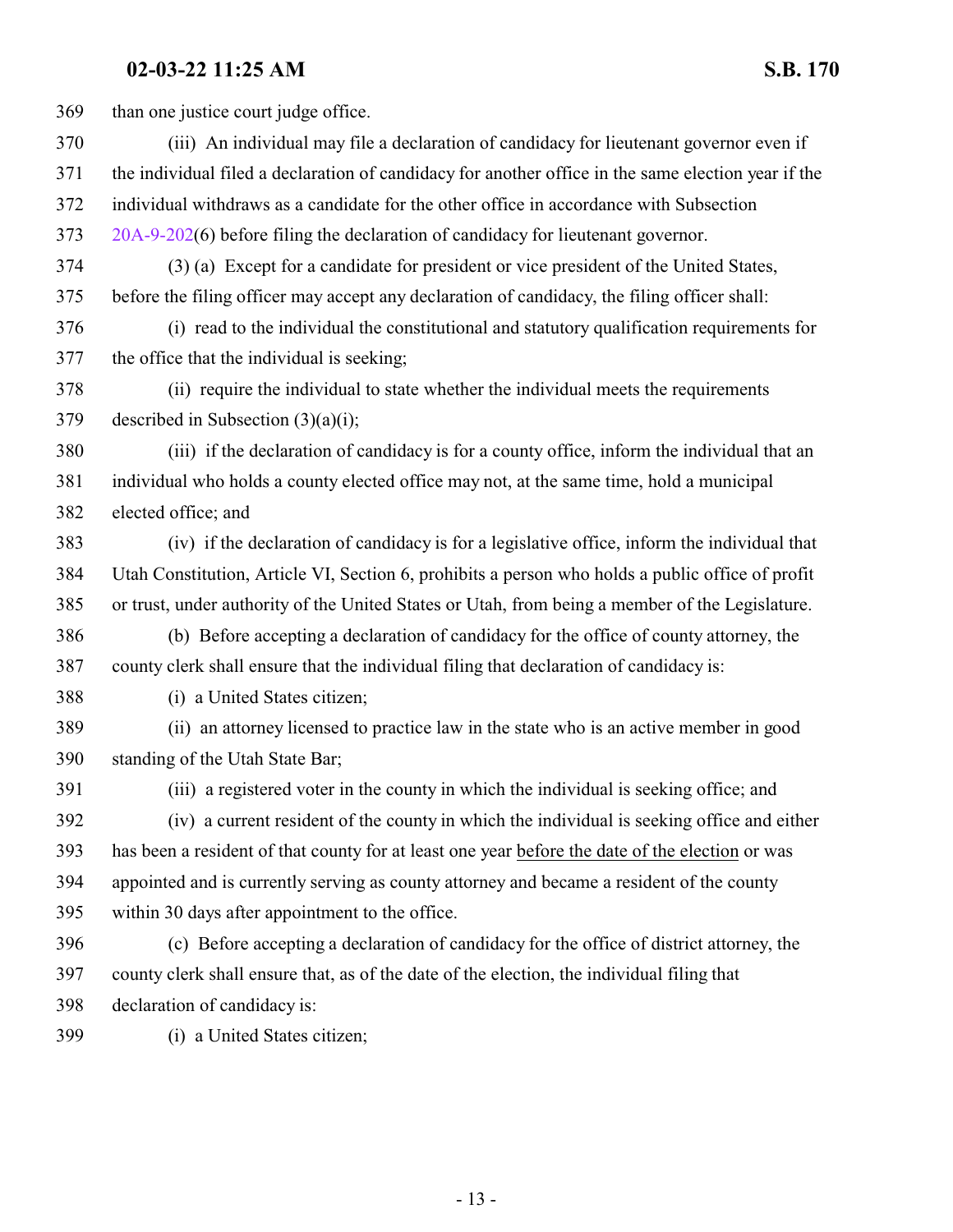(ii) an attorney licensed to practice law in the state who is an active member in good standing of the Utah State Bar; (iii) a registered voter in the prosecution district in which the individual is seeking office; and (iv) a current resident of the prosecution district in which the individual is seeking 405 office and either will have been a resident of that prosecution district for at least one year [as of before the date of the election or was appointed and is currently serving as district attorney and became a resident of the prosecution district within 30 days after receiving appointment to the office. (d) Before accepting a declaration of candidacy for the office of county sheriff, the county clerk shall ensure that the individual filing the declaration: 411 (i) is a United States citizen; (ii) is a registered voter in the county in which the individual seeks office; (iii) (A) has successfully met the standards and training requirements established for law enforcement officers under Title 53, Chapter 6, Part 2, Peace Officer Training and Certification Act; or (B) has met the waiver requirements in Section [53-6-206](http://le.utah.gov/UtahCode/SectionLookup.jsp?section=53-6-206&session=2022GS); (iv) is qualified to be certified as a law enforcement officer, as defined in Section [53-13-103](http://le.utah.gov/UtahCode/SectionLookup.jsp?section=53-13-103&session=2022GS); and 419 (v)  $\left[ \text{as of} \right]$  before the date of the election, will have been a resident of the county in which the individual seeks office for at least one year. (e) Before accepting a declaration of candidacy for the office of governor, lieutenant governor, state auditor, state treasurer, attorney general, state legislator, or State Board of Education member, the filing officer shall ensure that the individual filing the declaration of candidacy also makes the conflict of interest disclosure described in Section [20A-11-1603](http://le.utah.gov/UtahCode/SectionLookup.jsp?section=20a-11-1603&session=2022GS). (4) If an individual who files a declaration of candidacy does not meet the qualification requirements for the office the individual is seeking, the filing officer may not accept the individual's declaration of candidacy. (5) If an individual who files a declaration of candidacy meets the requirements described in Subsection (3), the filing officer shall: (a) inform the individual that: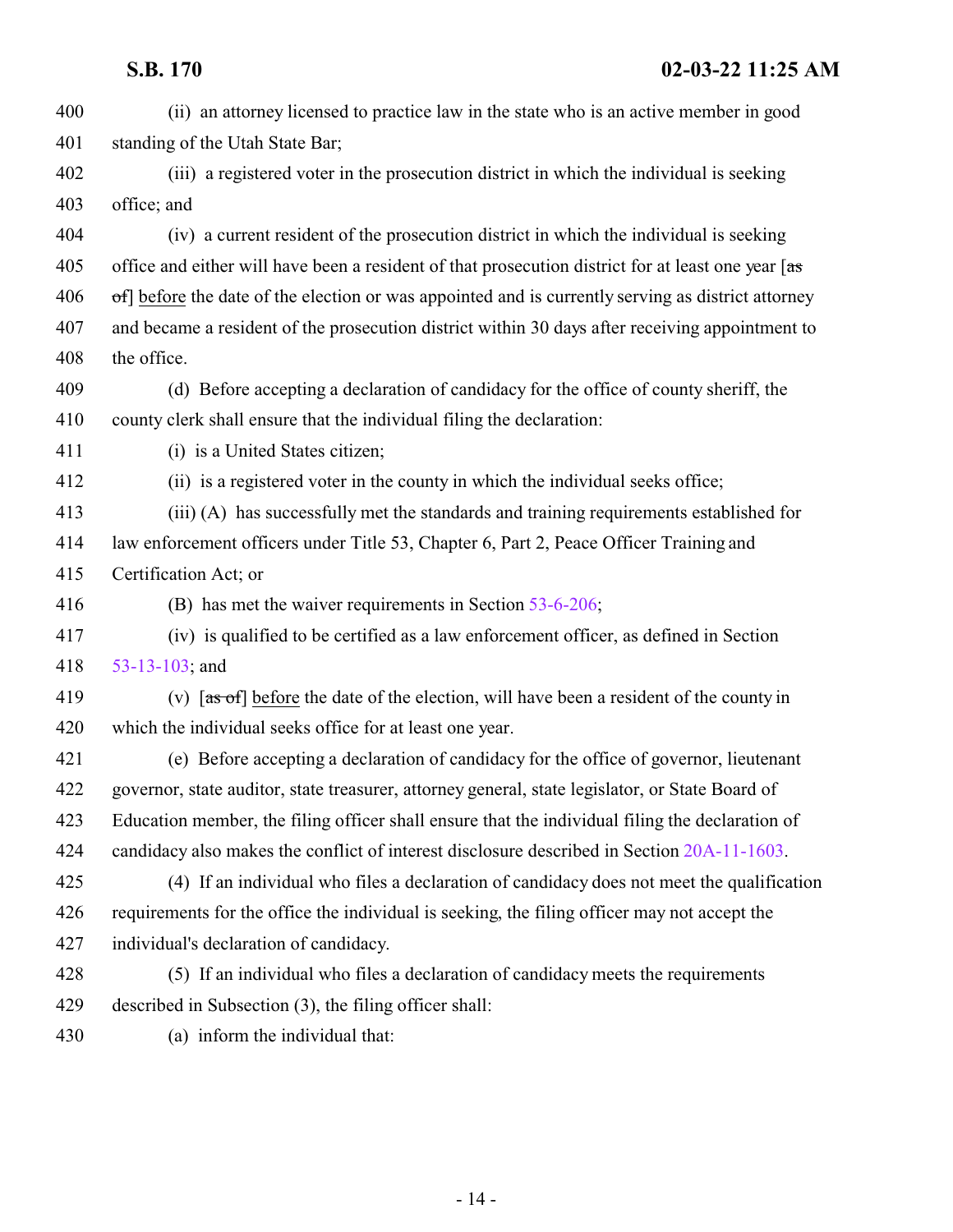| 431 | (i) the individual's name will appear on the ballot as the individual's name is written on         |
|-----|----------------------------------------------------------------------------------------------------|
| 432 | the individual's declaration of candidacy;                                                         |
| 433 | (ii) the individual may be required to comply with state or local campaign finance                 |
| 434 | disclosure laws; and                                                                               |
| 435 | (iii) the individual is required to file a financial statement before the individual's             |
| 436 | political convention under:                                                                        |
| 437 | (A) Section $20A-11-204$ for a candidate for constitutional office;                                |
| 438 | (B) Section 20A-11-303 for a candidate for the Legislature; or                                     |
| 439 | (C) local campaign finance disclosure laws, if applicable;                                         |
| 440 | (b) except for a presidential candidate, provide the individual with a copy of the current         |
| 441 | campaign financial disclosure laws for the office the individual is seeking and inform the         |
| 442 | individual that failure to comply will result in disqualification as a candidate and removal of    |
| 443 | the individual's name from the ballot;                                                             |
| 444 | (c) provide the individual with a copy of Section 20A-7-801 regarding the Statewide                |
| 445 | Electronic Voter Information Website Program and inform the individual of the submission           |
| 446 | deadline under Subsection 20A-7-801(4)(a);                                                         |
| 447 | (d) provide the candidate with a copy of the pledge of fair campaign practices                     |
| 448 | described under Section 20A-9-206 and inform the candidate that:                                   |
| 449 | (i) signing the pledge is voluntary; and                                                           |
| 450 | (ii) signed pledges shall be filed with the filing officer;                                        |
| 451 | (e) accept the individual's declaration of candidacy; and                                          |
| 452 | (f) if the individual has filed for a partisan office, provide a certified copy of the             |
| 453 | declaration of candidacy to the chair of the county or state political party of which the          |
| 454 | individual is a member.                                                                            |
| 455 | (6) If the candidate elects to sign the pledge of fair campaign practices, the filing              |
| 456 | officer shall:                                                                                     |
| 457 | (a) accept the candidate's pledge; and                                                             |
| 458 | (b) if the candidate has filed for a partisan office, provide a certified copy of the              |
| 459 | candidate's pledge to the chair of the county or state political party of which the candidate is a |
| 460 | member.                                                                                            |
| 461 | (7) (a) Except for a candidate for president or vice president of the United States, the           |
|     |                                                                                                    |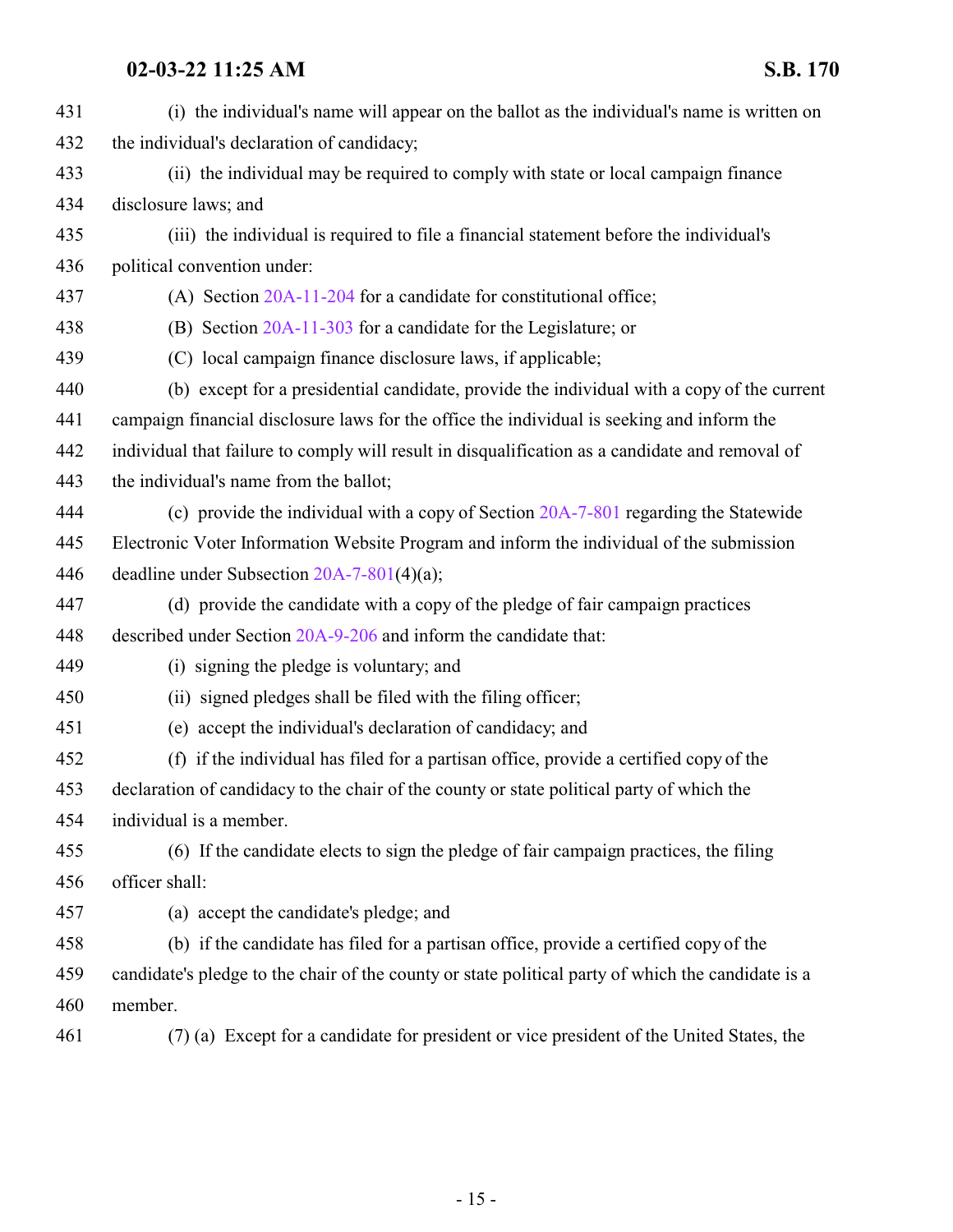| 462 | form of the declaration of candidacy shall:                                                   |
|-----|-----------------------------------------------------------------------------------------------|
| 463 | (i) be substantially as follows:                                                              |
| 464 | "State of Utah, County of _____                                                               |
| 465 | I, _____________, declare my candidacy for the office of ____, seeking the                    |
| 466 | nomination of the _____ party. I do solemnly swear, under penalty of perjury, that: I will    |
| 467 | meet the qualifications to hold the office, both legally and constitutionally, if selected; I |
| 468 | reside at _______________ in the City or Town of _____, Utah, Zip Code ______ Phone No.       |
| 469 | : I will not knowingly violate any law governing campaigns and elections; if filing           |
| 470 | via a designated agent, I will be out of the state of Utah during the entire candidate        |
| 471 | filing period; I will file all campaign financial disclosure reports as required by law; and  |
| 472 | I understand that failure to do so will result in my disqualification as a candidate for this |
| 473 | office and removal of my name from the ballot. The mailing address that I designate           |
| 474 | for receiving official election notices is __________________________.                        |
| 475 |                                                                                               |
| 476 | Subscribed and sworn before me this __________(month\day\year).                               |
| 477 | Notary Public (or other officer qualified to administer oath)."; and                          |
| 478 | (ii) require the candidate to state, in the sworn statement described in Subsection           |
| 479 | $(7)(a)(i)$ :                                                                                 |
| 480 | (A) the registered political party of which the candidate is a member; or                     |
| 481 | (B) that the candidate is not a member of a registered political party.                       |
| 482 | (b) An agent designated under Subsection $20A-9-202(1)(c)$ to file a declaration of           |
| 483 | candidacy may not sign the form described in Subsection $(7)(a)$ or Section 20A-9-408.5.      |
| 484 | (8) (a) Except for a candidate for president or vice president of the United States, the      |
| 485 | fee for filing a declaration of candidacy is:                                                 |
| 486 | (i) \$50 for candidates for the local school district board; and                              |
| 487 | (ii) \$50 plus 1/8 of 1% of the total salary for the full term of office legally paid to the  |
| 488 | person holding the office for all other federal, state, and county offices.                   |
| 489 | (b) Except for presidential candidates, the filing officer shall refund the filing fee to     |
| 490 | any candidate:                                                                                |
| 491 | (i) who is disqualified; or                                                                   |
| 492 | (ii) who the filing officer determines has filed improperly.                                  |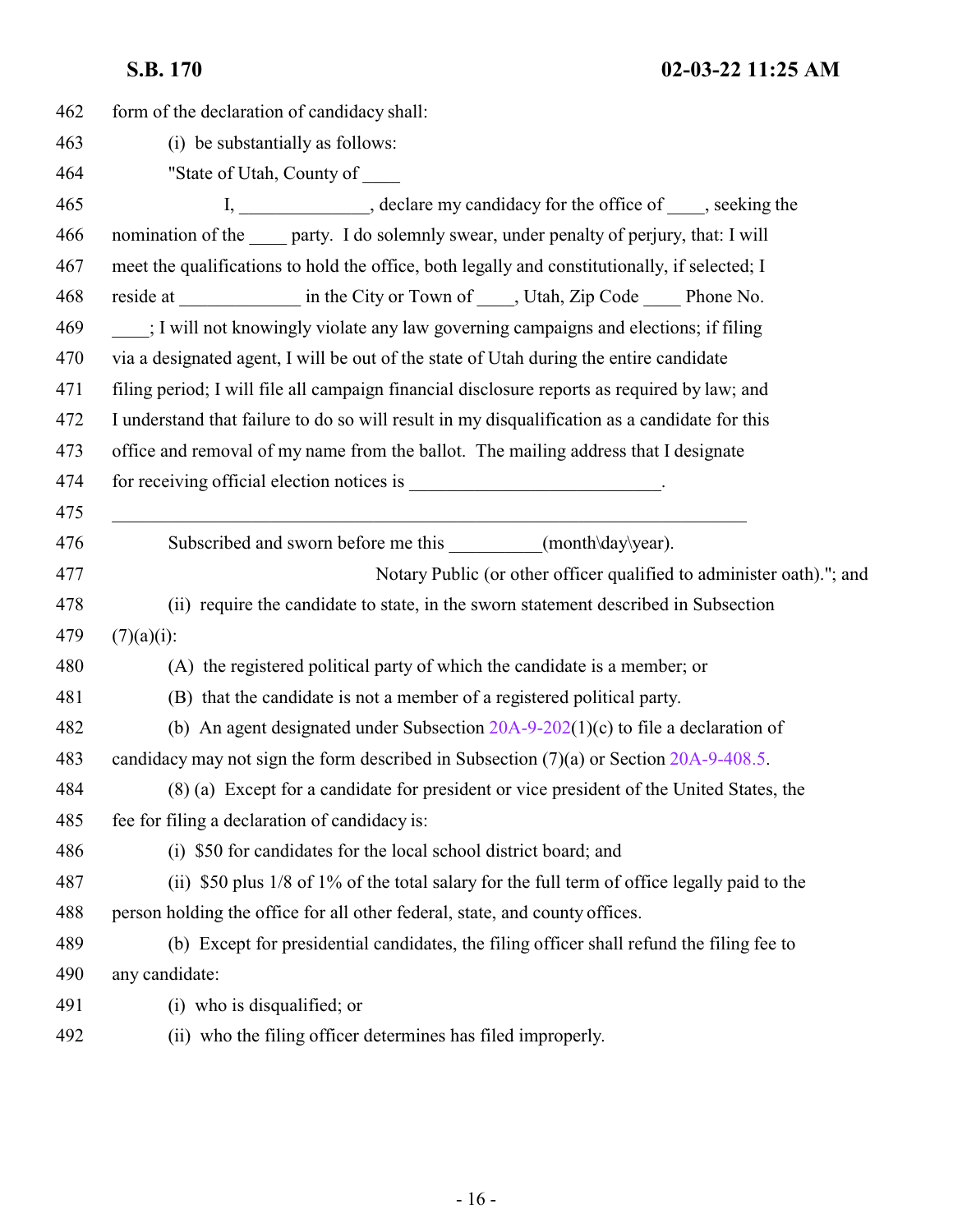| 493 | (c) (i) The county clerk shall immediately pay to the county treasurer all fees received             |
|-----|------------------------------------------------------------------------------------------------------|
| 494 | from candidates.                                                                                     |
| 495 | (ii) The lieutenant governor shall:                                                                  |
| 496 | (A) apportion to and pay to the county treasurers of the various counties all fees                   |
| 497 | received for filing of nomination certificates or acceptances; and                                   |
| 498 | (B) ensure that each county receives that proportion of the total amount paid to the                 |
| 499 | lieutenant governor from the congressional district that the total vote of that county for all       |
| 500 | candidates for representative in Congress bears to the total vote of all counties within the         |
| 501 | congressional district for all candidates for representative in Congress.                            |
| 502 | (d) (i) A person who is unable to pay the filing fee may file a declaration of candidacy             |
| 503 | without payment of the filing fee upon a prima facie showing of impecuniosity as evidenced by        |
| 504 | an affidavit of impecuniosity filed with the filing officer and, if requested by the filing officer, |
| 505 | a financial statement filed at the time the affidavit is submitted.                                  |
| 506 | (ii) A person who is able to pay the filing fee may not claim impecuniosity.                         |
| 507 | (iii) (A) False statements made on an affidavit of impecuniosity or a financial                      |
| 508 | statement filed under this section shall be subject to the criminal penalties provided under         |
| 509 | Sections 76-8-503 and 76-8-504 and any other applicable criminal provision.                          |
| 510 | (B) Conviction of a criminal offense under Subsection $(8)(d)(iii)(A)$ shall be                      |
| 511 | considered an offense under this title for the purposes of assessing the penalties provided in       |
| 512 | Subsection $20A-1-609(2)$ .                                                                          |
| 513 | (iv) The filing officer shall ensure that the affidavit of impecuniosity is printed in               |
| 514 | substantially the following form:                                                                    |
| 515 | "Affidavit of Impecuniosity                                                                          |
| 516 | Individual Name                                                                                      |
| 517 |                                                                                                      |
| 518 | Phone Number                                                                                         |
| 519 |                                                                                                      |
| 520 | for false statements, that, owing to my poverty, I am unable to pay the filing fee required by       |
| 521 | law.                                                                                                 |
| 522 |                                                                                                      |
| 523 | Affiant                                                                                              |
|     |                                                                                                      |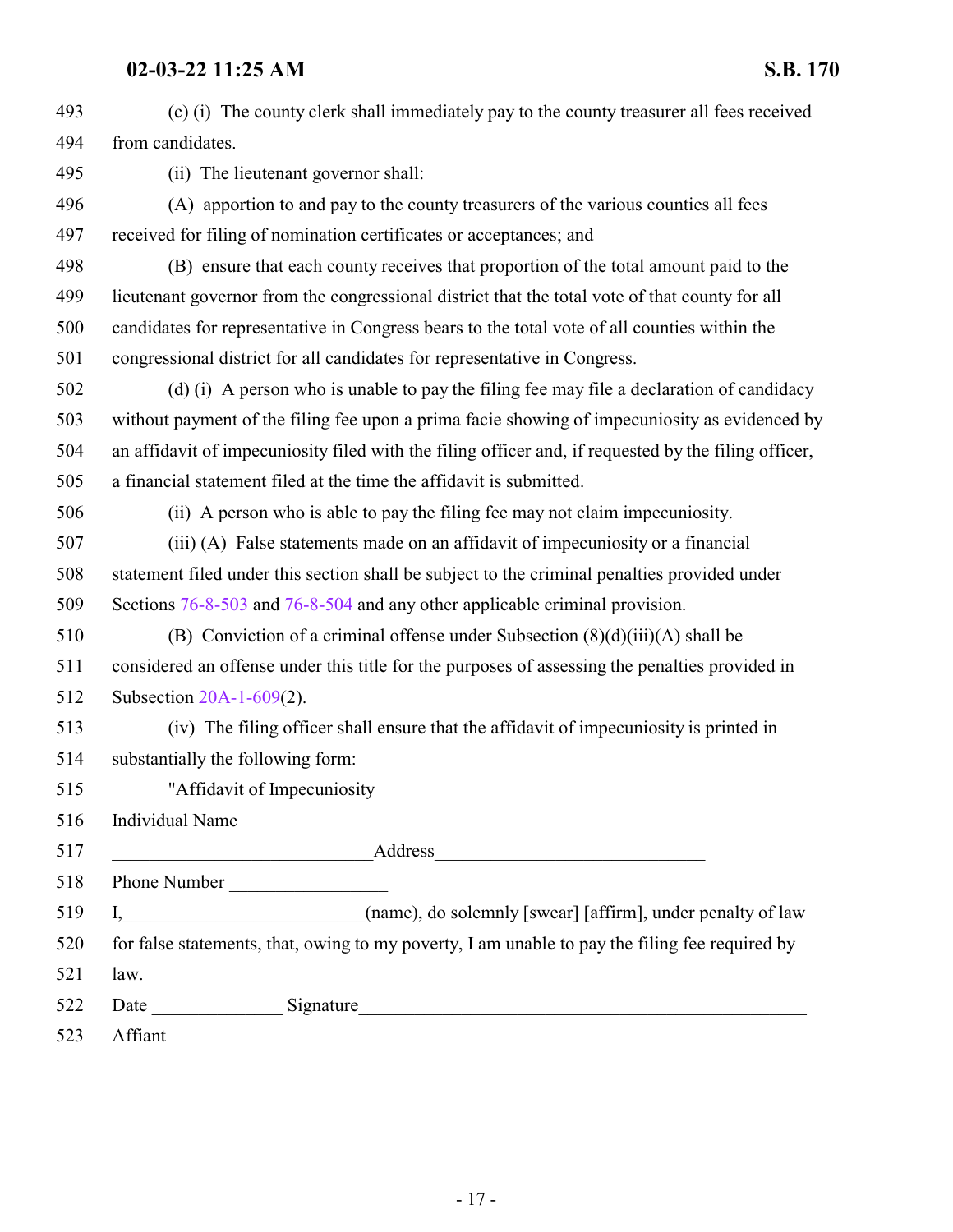<span id="page-17-1"></span><span id="page-17-0"></span>

| 524 | Subscribed and sworn to before me on<br>(month\day\year)                                             |
|-----|------------------------------------------------------------------------------------------------------|
| 525 |                                                                                                      |
| 526 | (signature)                                                                                          |
| 527 | Name and Title of Officer Authorized to Administer Oath                                              |
| 528 | (v) The filing officer shall provide to a person who requests an affidavit of                        |
| 529 | impecuniosity a statement printed in substantially the following form, which may be included         |
| 530 | on the affidavit of impecuniosity:                                                                   |
| 531 | "Filing a false statement is a criminal offense. In accordance with Section 20A-1-609, a             |
| 532 | candidate who is found guilty of filing a false statement, in addition to being subject to criminal  |
| 533 | penalties, will be removed from the ballot."                                                         |
| 534 | (vi) The filing officer may request that a person who makes a claim of impecuniosity                 |
| 535 | under this Subsection $(8)(d)$ file a financial statement on a form prepared by the election         |
| 536 | official.                                                                                            |
| 537 | (9) An individual who fails to file a declaration of candidacy or certificate of                     |
| 538 | nomination within the time provided in this chapter is ineligible for nomination to office.          |
| 539 | (10) A declaration of candidacy filed under this section may not be amended or                       |
| 540 | modified after the final date established for filing a declaration of candidacy.                     |
| 541 | Section 4. Section 20A-9-201.5 is enacted to read:                                                   |
| 542 | 20A-9-201.5. Declaration of candidacy filing period for a qualified political party.                 |
| 543 | (1) In 2022, for a qualified political party, the filing period to file a declaration of             |
| 544 | candidacy for an elective office that is to be filled at the next regular general election begins at |
| 545 | <u>8 a.m. on February 28, 2022, and ends at 5 p.m. on March 4, 2022.</u>                             |
| 546 | (2) Beginning on January 1, 2024, for a qualified political party, the filing period to file         |
| 547 | a declaration of candidacy for an elective office that is to be filled at the next regular general   |
| 548 | election:                                                                                            |
| 549 | (a) begins the later of:                                                                             |
| 550 | January 2 of the year in which the next regular general election is held; or<br>(i)                  |
| 551 | (ii) if January 2 is on a weekend, the first business day after January 2; and                       |
| 552 | (b) ends at 5 p.m. on the fourth business day after the day on which the filing period               |
| 553 | begins.                                                                                              |
| 554 | Section 5. Section 20A-9-407 is amended to read:                                                     |
|     |                                                                                                      |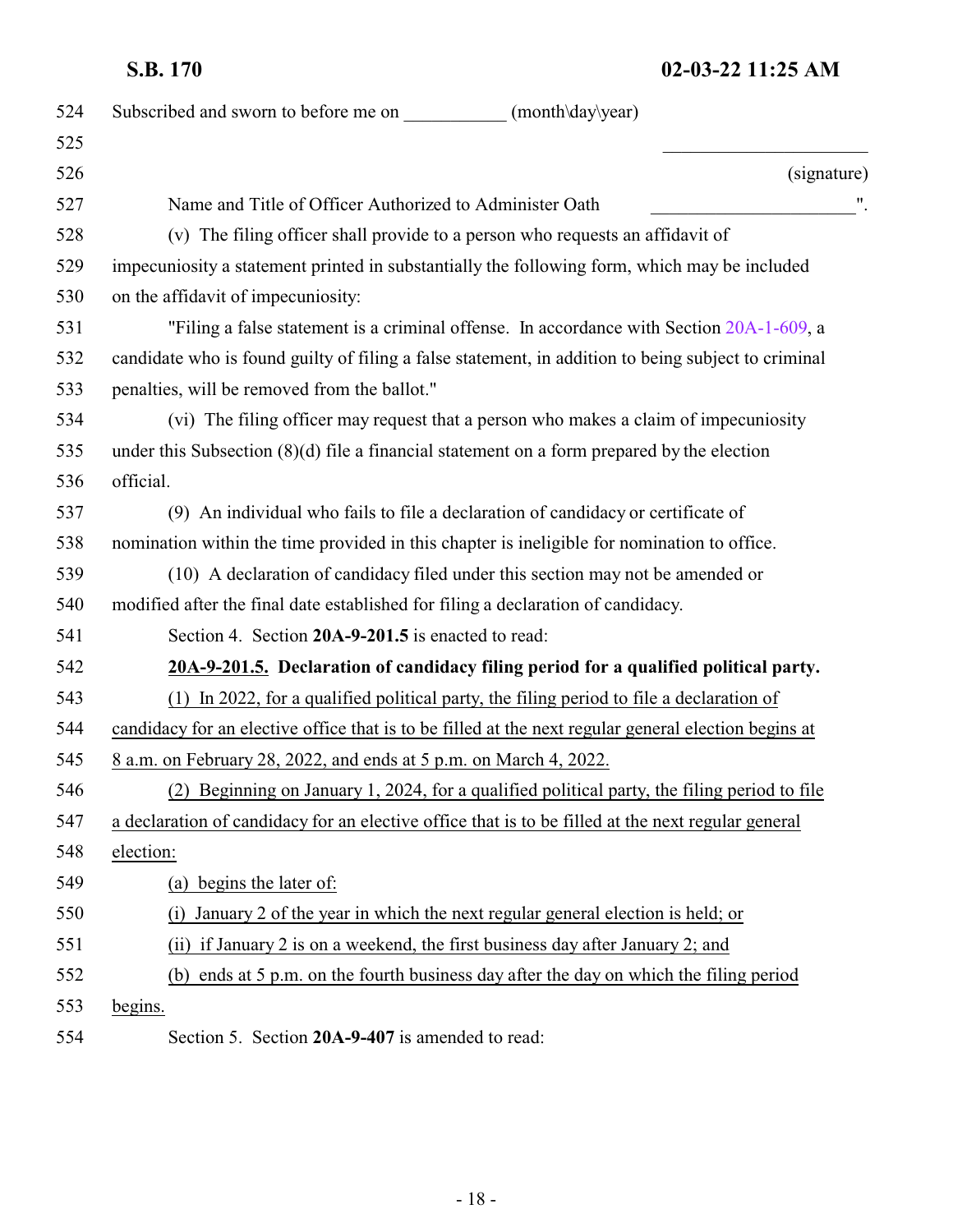| 555 | 20A-9-407. Convention process to seek the nomination of a qualified political                          |  |
|-----|--------------------------------------------------------------------------------------------------------|--|
| 556 | party.                                                                                                 |  |
| 557 | (1) This section describes the requirements for a member of a qualified political party                |  |
| 558 | who is seeking the nomination of a qualified political party for an elective office through the        |  |
| 559 | qualified political party's convention process.                                                        |  |
| 560 | (2) Notwithstanding Subsection $20A-9-201(7)(a)$ , the form of the declaration of                      |  |
| 561 | candidacy for a member of a qualified political party who is nominated by, or who is seeking           |  |
| 562 | the nomination of, the qualified political party under this section shall be substantially as          |  |
| 563 | described in Section 20A-9-408.5.                                                                      |  |
| 564 | (3) Notwithstanding Subsection $20A-9-202(1)(a)$ , and except as provided in Subsection                |  |
| 565 | $20A-9-202(4)$ , a member of a qualified political party who, under this section, is seeking the       |  |
| 566 | nomination of the qualified political party for an elective office that is to be filled at the next    |  |
| 567 | general election, shall:                                                                               |  |
| 568 | (a) except as provided in Subsection $20A-9-202(1)(c)$ , file a declaration of candidacy in            |  |
| 569 | person with the filing officer[:] during the declaration of candidacy filing period described in       |  |
| 570 | Section $20A-9-201.5$ ; and                                                                            |  |
| 571 | $(i)$ on or after 48 days after the day on which the Legislature's general session begins,             |  |
| 572 | as provided in Section 36-3-201; and]                                                                  |  |
| 573 | $(iii)$ before 5 p.m. 52 days after the day on which the Legislature's general session                 |  |
| 574 | begins, as provided in Section 36-3-201; and                                                           |  |
| 575 | (b) pay the filing fee.                                                                                |  |
| 576 | (4) Notwithstanding Subsection $20A-9-202(2)(a)$ , a member of a qualified political                   |  |
| 577 | party who, under this section, is seeking the nomination of the qualified political party for the      |  |
| 578 | office of district attorney within a multicounty prosecution district that is to be filled at the next |  |
| 579 | general election shall:                                                                                |  |
| 580 | (a) file a declaration of candidacy with the county clerk designated in the interlocal                 |  |
| 581 | agreement creating the prosecution district[:] during the declaration of candidacy filing period       |  |
| 582 | described in Section 20A-9-201.5; and                                                                  |  |
| 583 | $f(i)$ on or after 48 days after the day on which the Legislature's general session begins,            |  |
| 584 | as provided in Section 36-3-201; and]                                                                  |  |
| 585 | $(iii)$ before 5 p.m. 52 days after the day on which the Legislature's general session                 |  |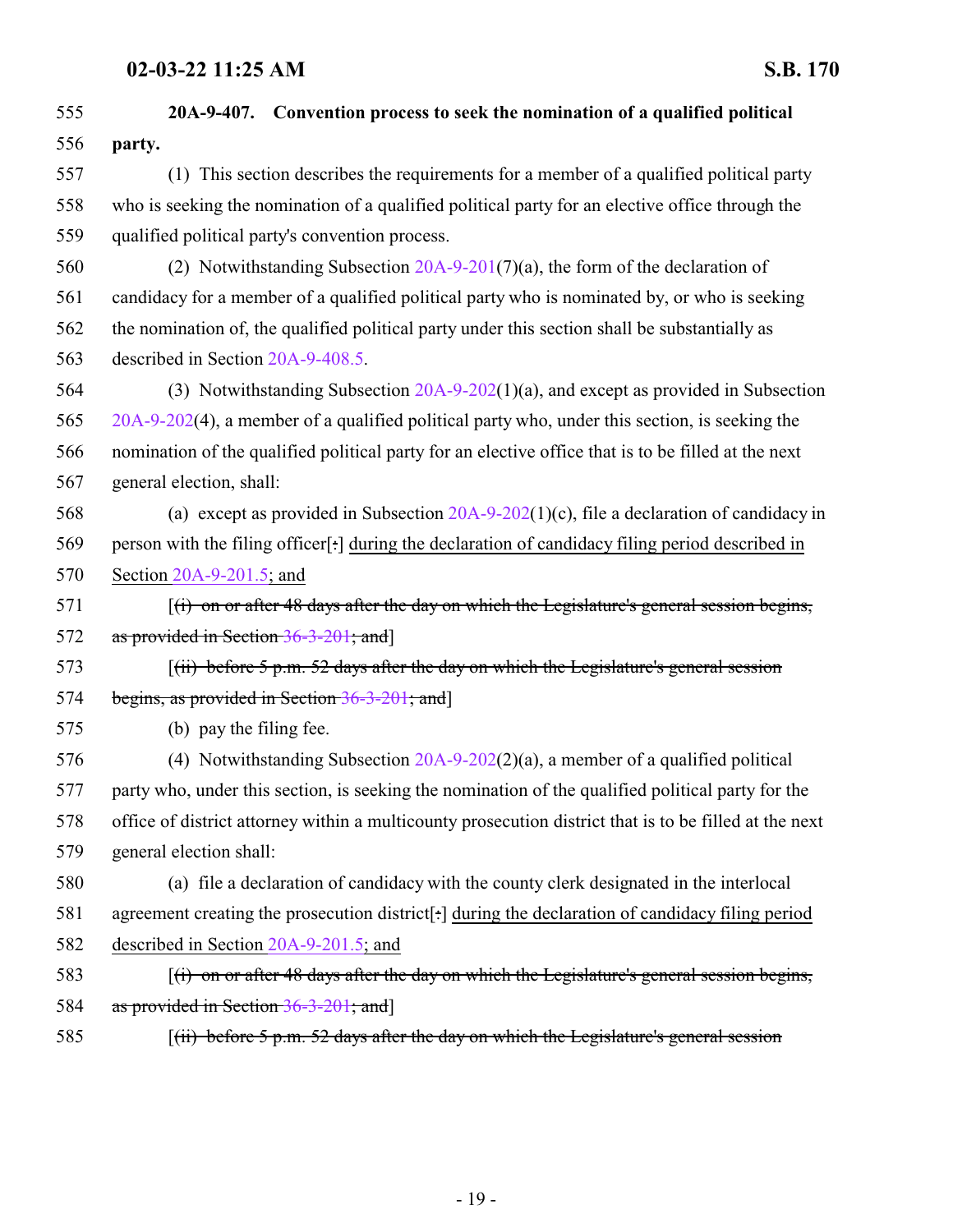<span id="page-19-0"></span>

| 586 | begins, as provided in Section $36-3-201$ ; and                                                   |  |
|-----|---------------------------------------------------------------------------------------------------|--|
| 587 | (b) pay the filing fee.                                                                           |  |
| 588 | (5) Notwithstanding Subsection 20A-9-202(3)(a)(iii), a lieutenant governor candidate              |  |
| 589 | who files as the joint-ticket running mate of an individual who is nominated by a qualified       |  |
| 590 | political party, under this section, for the office of governor shall, [before the deadline       |  |
| 591 | described in Subsection $20A-9-202(1)(b)$ during the declaration of candidacy filing period       |  |
| 592 | described in Section 20A-9-201.5, file a declaration of candidacy and submit a letter from the    |  |
| 593 | candidate for governor that names the lieutenant governor candidate as a joint-ticket running     |  |
| 594 | mate.                                                                                             |  |
| 595 | (6) (a) A qualified political party that nominates a candidate under this section shall           |  |
| 596 | certify the name of the candidate to the lieutenant governor before the deadline described in     |  |
| 597 | Subsection $20A-9-202(1)(b)$ .                                                                    |  |
| 598 | (b) The lieutenant governor shall include, in the primary ballot certification or, for a          |  |
| 599 | race where a primary is not held because the candidate is unopposed, in the general election      |  |
| 600 | ballot certification, the name of each candidate nominated by a qualified political party under   |  |
| 601 | this section.                                                                                     |  |
| 602 | (7) Notwithstanding Subsection 20A-9-701(2), the ballot shall, for each candidate who             |  |
| 603 | is nominated by a qualified political party under this section, designate the qualified political |  |
| 604 | party that nominated the candidate.                                                               |  |
| 605 | Section 6. Section 20A-9-408 is amended to read:                                                  |  |
| 606 | 20A-9-408. Signature-gathering process to seek the nomination of a qualified                      |  |
| 607 | political party.                                                                                  |  |
| 608 | (1) This section describes the requirements for a member of a qualified political party           |  |
| 609 | who is seeking the nomination of the qualified political party for an elective office through the |  |
| 610 | signature-gathering process described in this section.                                            |  |
| 611 | (2) Notwithstanding Subsection $20A-9-201(7)(a)$ , the form of the declaration of                 |  |
| 612 | candidacy for a member of a qualified political party who is nominated by, or who is seeking      |  |
| 613 | the nomination of, the qualified political party under this section shall be substantially as     |  |
| 614 | described in Section 20A-9-408.5.                                                                 |  |
| 615 | (3) Notwithstanding Subsection 20A-9-202(1)(a), and except as provided in Subsection              |  |
| 616 | $20A-9-202(4)$ , a member of a qualified political party who, under this section, is seeking the  |  |
|     |                                                                                                   |  |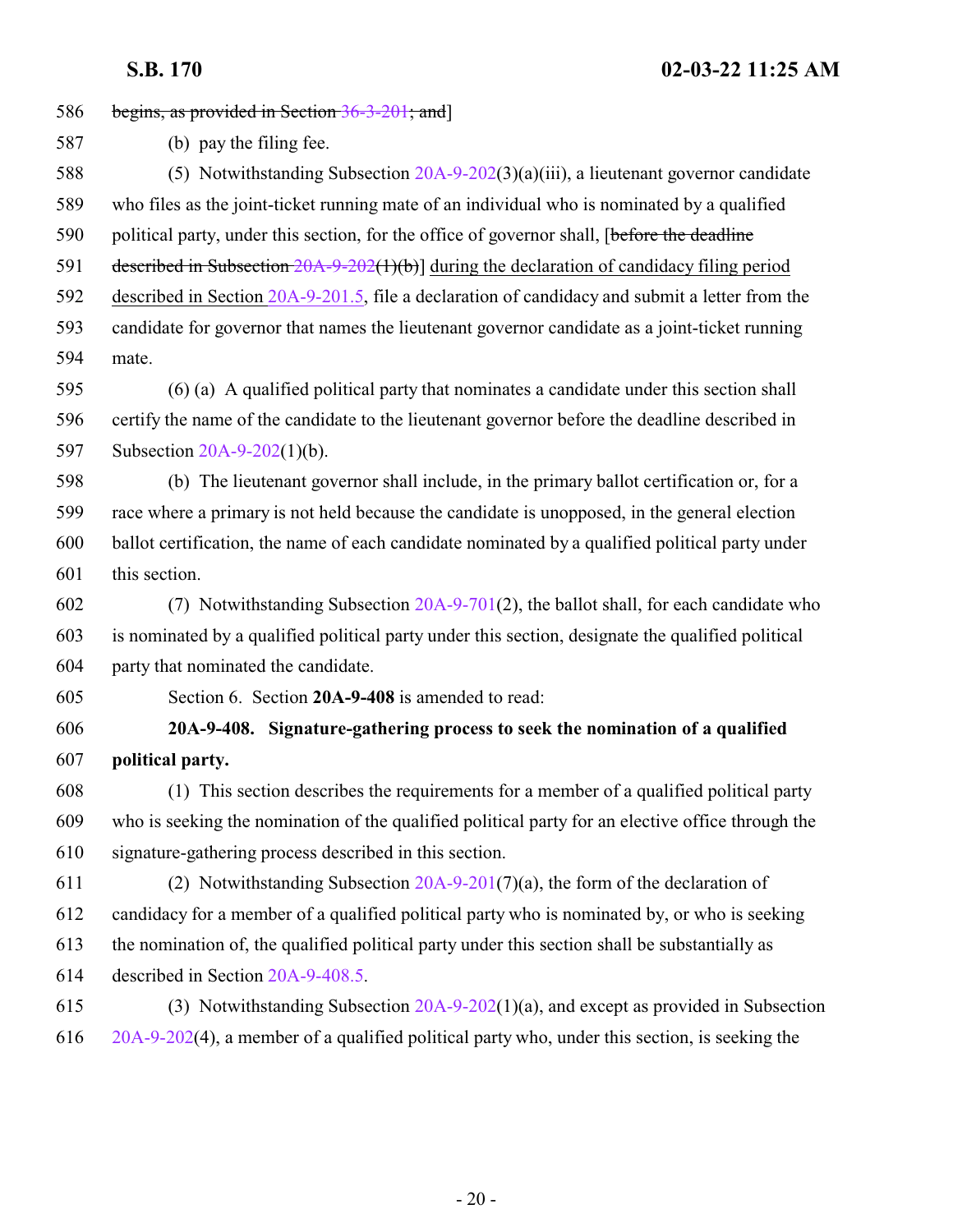| 617 | nomination of the qualified political party for an elective office that is to be filled at the next    |
|-----|--------------------------------------------------------------------------------------------------------|
| 618 | general election shall:                                                                                |
| 619 | $\lceil$ (a) within the period beginning on January 1 before the next regular general election         |
| 620 | and ending at 5 p.m. 52 days after the day on which the Legislature's general session begins, as       |
| 621 | provided in Section 36-3-201]                                                                          |
| 622 | (a) during the declaration of candidacy filing period described in Section $20A-9-201.5$ ,             |
| 623 | and before gathering signatures under this section, file with the filing officer on a form             |
| 624 | approved by the lieutenant governor a notice of intent to gather signatures for candidacy that         |
| 625 | includes:                                                                                              |
| 626 | (i) the name of the member who will attempt to become a candidate for a registered                     |
| 627 | political party under this section;                                                                    |
| 628 | (ii) the name of the registered political party for which the member is seeking                        |
| 629 | nomination;                                                                                            |
| 630 | (iii) the office for which the member is seeking to become a candidate;                                |
| 631 | (iv) the address and telephone number of the member; and                                               |
| 632 | (v) other information required by the lieutenant governor;                                             |
| 633 | (b) except as provided in Subsection $20A-9-202(1)(c)$ , file a declaration of candidacy,              |
| 634 | in person, with the filing officer[:] during the declaration of candidacy filing period described      |
| 635 | in Section $20A-9-201.5$ ; and                                                                         |
| 636 | $f(t)$ on or after 48 days after the day on which the Legislature's general session begins,            |
| 637 | as provided in Section 36-3-201; and                                                                   |
| 638 | $(iii)$ before 5 p.m. 52 days after the day on which the Legislature's general session                 |
| 639 | begins, as provided in Section 36-3-201; and                                                           |
| 640 | (c) pay the filing fee.                                                                                |
| 641 | (4) Notwithstanding Subsection $20A-9-202(2)(a)$ , a member of a qualified political                   |
| 642 | party who, under this section, is seeking the nomination of the qualified political party for the      |
| 643 | office of district attorney within a multicounty prosecution district that is to be filled at the next |
| 644 | general election shall:                                                                                |
| 645 | $\lceil$ (a) on or after January 1 before the next regular general election                            |
| 646 | during the declaration of candidacy filing period described in Section 20A-9-201.5,<br>(a)             |
| 647 | and before gathering signatures under this section, file with the filing officer on a form             |
|     |                                                                                                        |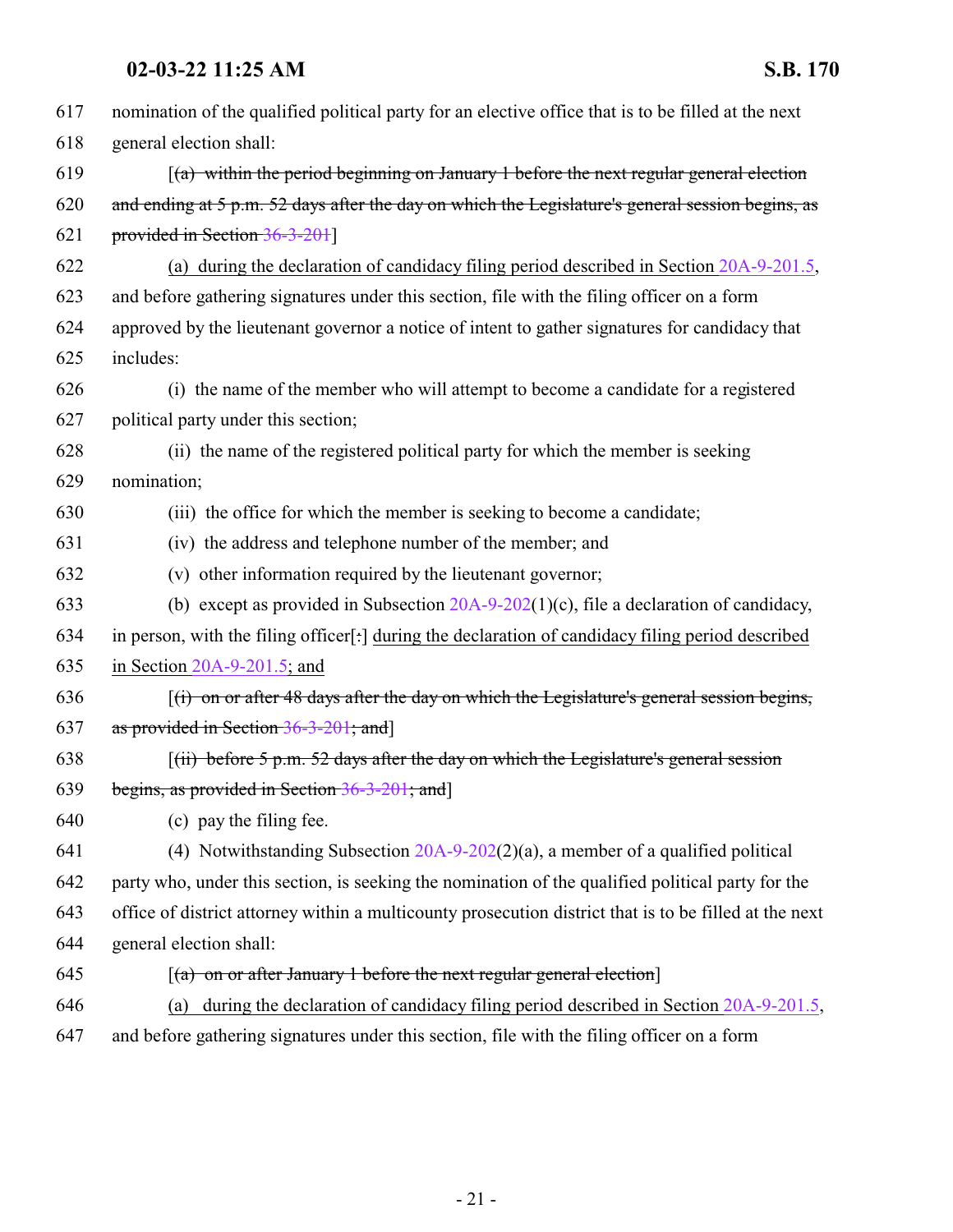| 648 | approved by the lieutenant governor a notice of intent to gather signatures for candidacy that    |
|-----|---------------------------------------------------------------------------------------------------|
| 649 | includes:                                                                                         |
| 650 | (i) the name of the member who will attempt to become a candidate for a registered                |
| 651 | political party under this section;                                                               |
| 652 | (ii) the name of the registered political party for which the member is seeking                   |
| 653 | nomination;                                                                                       |
| 654 | (iii) the office for which the member is seeking to become a candidate;                           |
| 655 | (iv) the address and telephone number of the member; and                                          |
| 656 | (v) other information required by the lieutenant governor;                                        |
| 657 | (b) except as provided in Subsection $20A-9-202(1)(c)$ , file a declaration of candidacy,         |
| 658 | in person, with the filing officer[:] during the declaration of candidacy filing period described |
| 659 | in Section $20A-9-201.5$ ; and                                                                    |
| 660 | $(i)$ on or after 48 days after the day on which the Legislature's general session begins,        |
| 661 | as provided in Section $36-3-201$ ; and                                                           |
| 662 | $(iii)$ before 5 p.m. 52 days after the day on which the Legislature's general session            |
| 663 | begins, as provided in Section 36-3-201; and                                                      |
| 664 | (c) pay the filing fee.                                                                           |
| 665 | (5) Notwithstanding Subsection $20A-9-202(3)(a)(iii)$ , a lieutenant governor candidate           |
| 666 | who files as the joint-ticket running mate of an individual who is nominated by a qualified       |
| 667 | political party, under this section, for the office of governor shall, [before the deadline       |
| 668 | described in Subsection $20A-9-202(1)(b)$ during the declaration of candidacy filing period       |
| 669 | described in Section 20A-9-201.5, file a declaration of candidacy and submit a letter from the    |
| 670 | candidate for governor that names the lieutenant governor candidate as a joint-ticket running     |
| 671 | mate.                                                                                             |
| 672 | (6) The lieutenant governor shall ensure that the certification described in Subsection           |
| 673 | $20A-9-701(1)$ also includes the name of each candidate nominated by a qualified political party  |
| 674 | under this section.                                                                               |
| 675 | (7) Notwithstanding Subsection 20A-9-701(2), the ballot shall, for each candidate who             |
| 676 | is nominated by a qualified political party under this section, designate the qualified political |
| 677 | party that nominated the candidate.                                                               |
| 678 | (8) A member of a qualified political party may seek the nomination of the qualified              |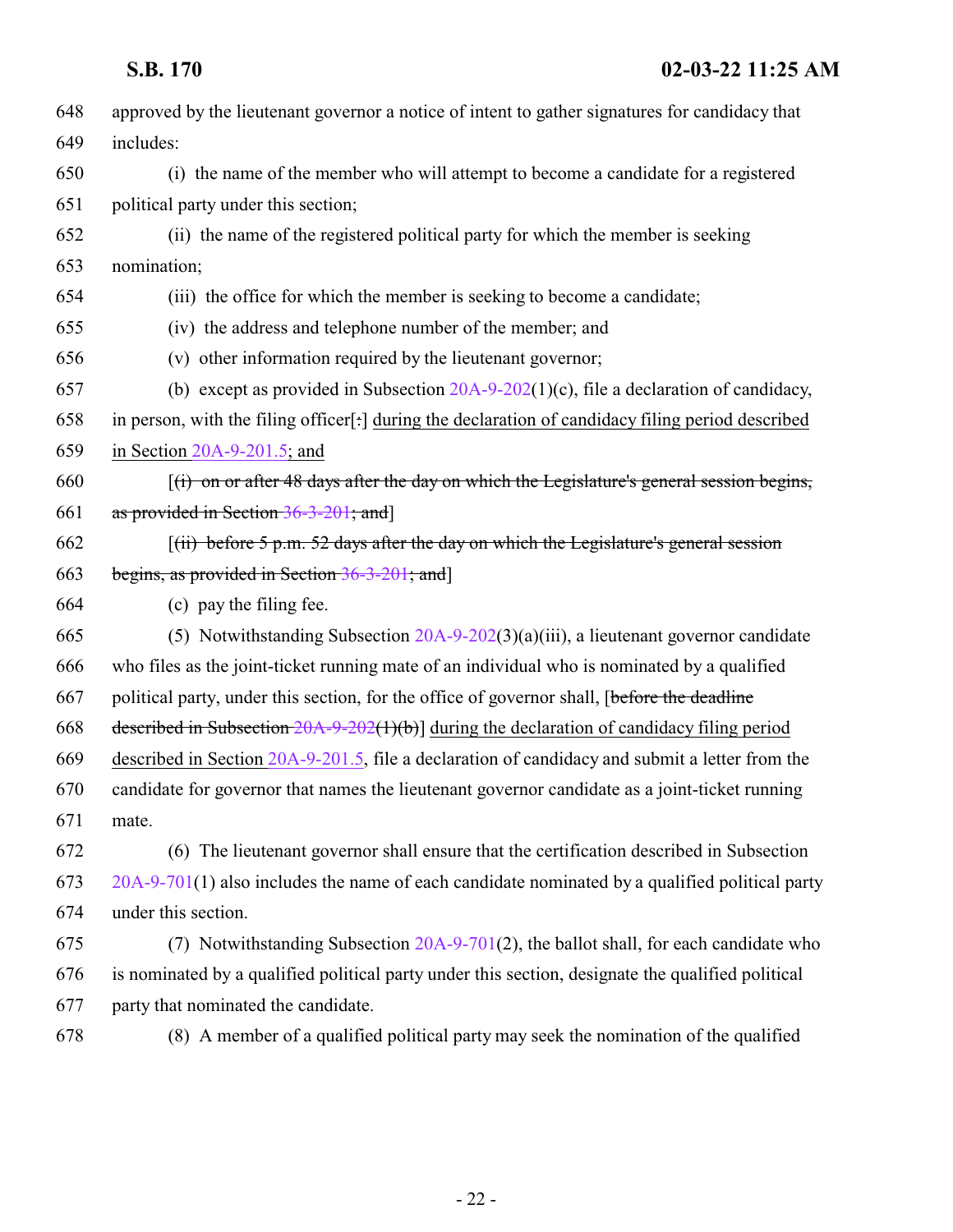political party for an elective office by: (a) complying with the requirements described in this section; and (b) collecting signatures, on a form approved by the lieutenant governor, during the 682 period beginning on [January 1 of an even-numbered year] the day on which the member files a notice of intent to gather signatures and ending at 5 p.m. 14 days before the day on which the qualified political party's convention for the office is held, in the following amounts: (i) for a statewide race, 28,000 signatures of registered voters in the state who are permitted by the qualified political party to vote for the qualified political party's candidates in a primary election; (ii) for a congressional district race, 7,000 signatures of registered voters who are residents of the congressional district and are permitted by the qualified political party to vote for the qualified political party's candidates in a primary election; (iii) for a state Senate district race, 2,000 signatures of registered voters who are residents of the state Senate district and are permitted by the qualified political party to vote for the qualified political party's candidates in a primary election; (iv) for a state House district race, 1,000 signatures of registered voters who are residents of the state House district and are permitted by the qualified political party to vote for the qualified political party's candidates in a primary election; (v) for a State Board of Education race, the lesser of: (A) 2,000 signatures of registered voters who are residents of the State Board of Education district and are permitted by the qualified political party to vote for the qualified political party's candidates in a primary election; or (B) 3% of the registered voters of the qualified political party who are residents of the applicable State Board of Education district; and (vi) for a county office race, signatures of 3% of the registered voters who are residents of the area permitted to vote for the county office and are permitted by the qualified political party to vote for the qualified political party's candidates in a primary election. (9) (a) In order for a member of the qualified political party to qualify as a candidate for the qualified political party's nomination for an elective office under this section, the member shall: (i) collect the signatures on a form approved by the lieutenant governor, using the same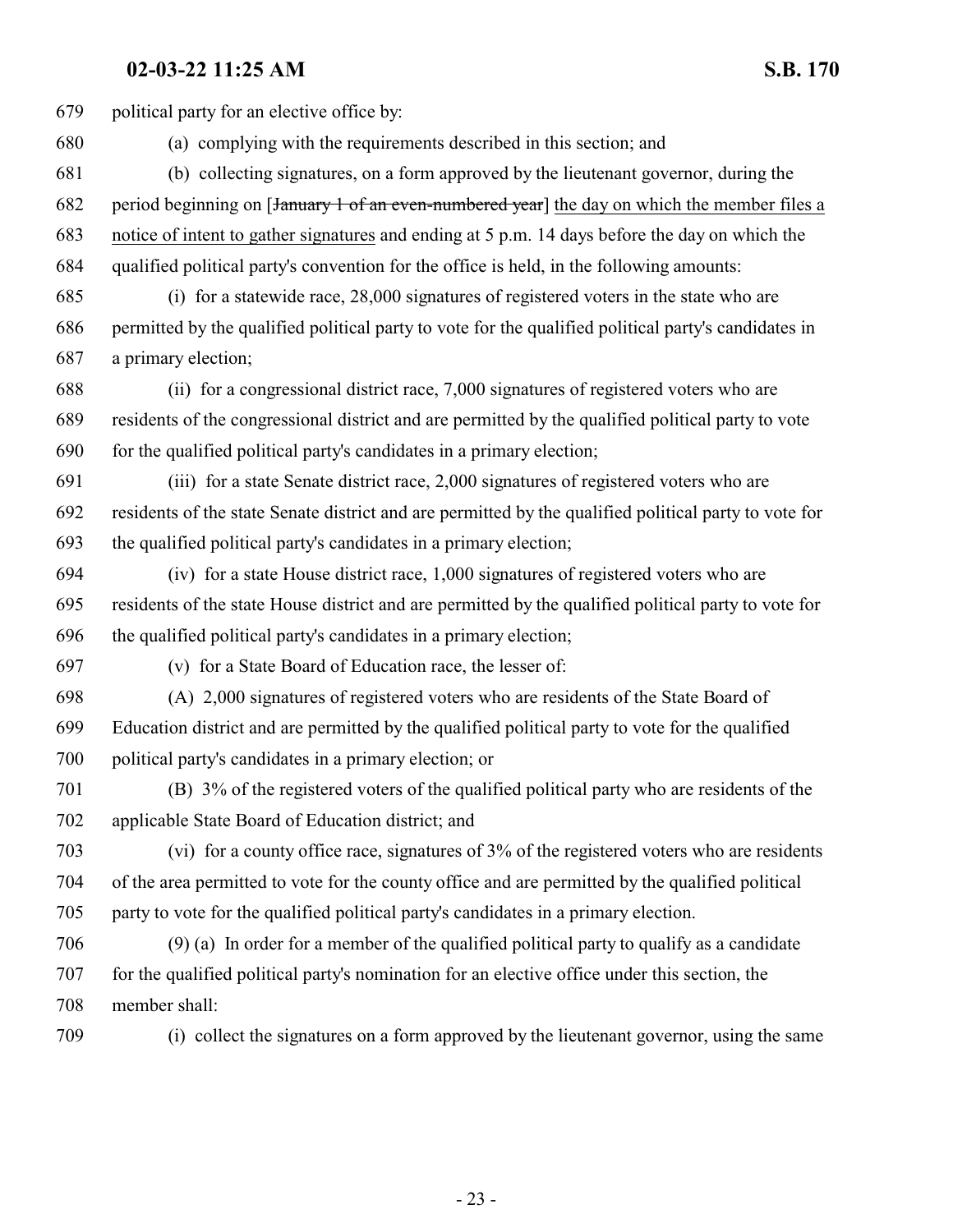circulation and verification requirements described in Sections [20A-7-204](http://le.utah.gov/UtahCode/SectionLookup.jsp?section=20a-7-204&session=2022GS) and [20A-7-205](http://le.utah.gov/UtahCode/SectionLookup.jsp?section=20a-7-205&session=2022GS); and

- (ii) submit the signatures to the election officer before 5 p.m. no later than 14 days before the day on which the qualified political party holds the party's convention to select candidates, for the elective office, for the qualified political party's nomination.
- (b) An individual may not gather signatures under this section until after the individual files a notice of intent to gather signatures for candidacy described in this section.
- (c) An individual who files a notice of intent to gather signatures for candidacy, described in Subsection (3)(a) or (4)(a), is, beginning on the day on which the individual files the notice of intent to gather signatures for candidacy:
- (i) required to comply with the reporting requirements that a candidate for office is required to comply with; and
- (ii) subject to the same enforcement provisions, and civil and criminal penalties, that apply to a candidate for office in relation to the reporting requirements described in Subsection 723  $(9)(c)(i)$ .
- (d) Upon timely receipt of the signatures described in Subsections (8) and (9)(a), the election officer shall, no later than the earlier of 14 days after the day on which the election officer receives the signatures, or one day before the day on which the qualified political party holds the convention to select a nominee for the elective office to which the signature packets relate:
- (i) check the name of each individual who completes the verification for a signature packet to determine whether each individual is a resident of Utah and is at least 18 years old;
- 731 (ii) submit the name of each individual described in Subsection  $(9)(d)(i)$  who is not a Utah resident or who is not at least 18 years old to the attorney general and the county attorney;
- (iii) determine whether each signer is a registered voter who is qualified to sign the petition, using the same method, described in Section [20A-7-206.3](http://le.utah.gov/UtahCode/SectionLookup.jsp?section=20a-7-206.3&session=2022GS), used to verify a signature on a petition; and
- (iv) certify whether each name is that of a registered voter who is qualified to sign the signature packet.
- (e) Upon timely receipt of the signatures described in Subsections (8) and (9)(a), the election officer shall, no later than one day before the day on which the qualified political party holds the convention to select a nominee for the elective office to which the signature packets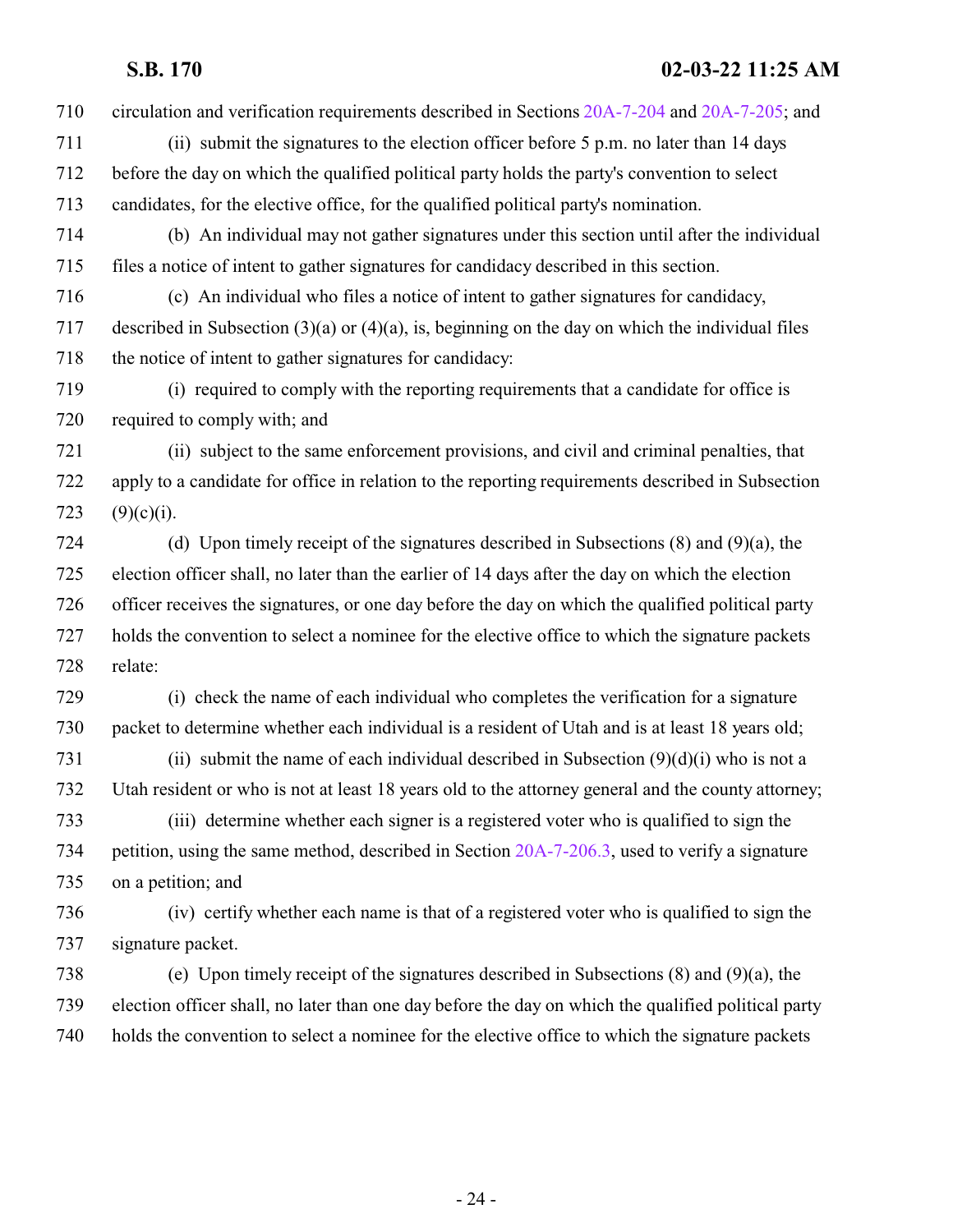<span id="page-24-0"></span>

| 741 | relate, notify the qualified political party and the lieutenant governor of the name of each         |  |
|-----|------------------------------------------------------------------------------------------------------|--|
| 742 | member of the qualified political party who qualifies as a nominee of the qualified political        |  |
| 743 | party, under this section, for the elective office to which the convention relates.                  |  |
| 744 | (f) Upon receipt of a notice of intent to gather signatures for candidacy described in               |  |
| 745 | this section, the lieutenant governor shall post the notice of intent to gather signatures for       |  |
| 746 | candidacy on the lieutenant governor's website in the same location that the lieutenant governor     |  |
| 747 | posts a declaration of candidacy.                                                                    |  |
| 748 | Section 7. Section 20A-9-502 is amended to read:                                                     |  |
| 749 | 20A-9-502. Certificate of nomination -- Contents -- Circulation -- Verification --                   |  |
| 750 | Criminal penalty.                                                                                    |  |
| 751 | (1) The candidate shall:                                                                             |  |
| 752 | (a) prepare a certificate of nomination in substantially the following form:                         |  |
| 753 |                                                                                                      |  |
| 754 | I, ______________, declare my intention of becoming an unaffiliated candidate for the                |  |
| 755 | political group designated as ______ for the office of ______. I do solemnly swear that I can        |  |
| 756 | qualify to hold that office both legally and constitutionally if selected, and that I reside at ____ |  |
| 757 | Street, in the city of _____, county of _____, state of ______, zip code _____, phone ____, and      |  |
| 758 | that I am providing, or have provided, the required number of holographic signatures of              |  |
| 759 | registered voters required by law; that as a candidate at the next election I will not knowingly     |  |
| 760 | violate any election or campaign law; that, if filing via a designated agent for an office other     |  |
| 761 | than president of the United States, I will be out of the state of Utah during the entire candidate  |  |
| 762 | filing period; I will file all campaign financial disclosure reports as required by law; and I       |  |
| 763 | understand that failure to do so will result in my disqualification as a candidate for this office   |  |
| 764 | and removal of my name from the ballot.                                                              |  |
| 765 |                                                                                                      |  |
| 766 | Subscribed and sworn to before me this (month\day\year).                                             |  |
| 767 |                                                                                                      |  |
| 768 | Notary Public (or other officer                                                                      |  |
| 769 | qualified to administer oaths)";                                                                     |  |
| 770 | (b) bind signature sheets to the certificate that:                                                   |  |
| 771 | (i) are printed on sheets of paper 8-1/2 inches long and 11 inches wide;                             |  |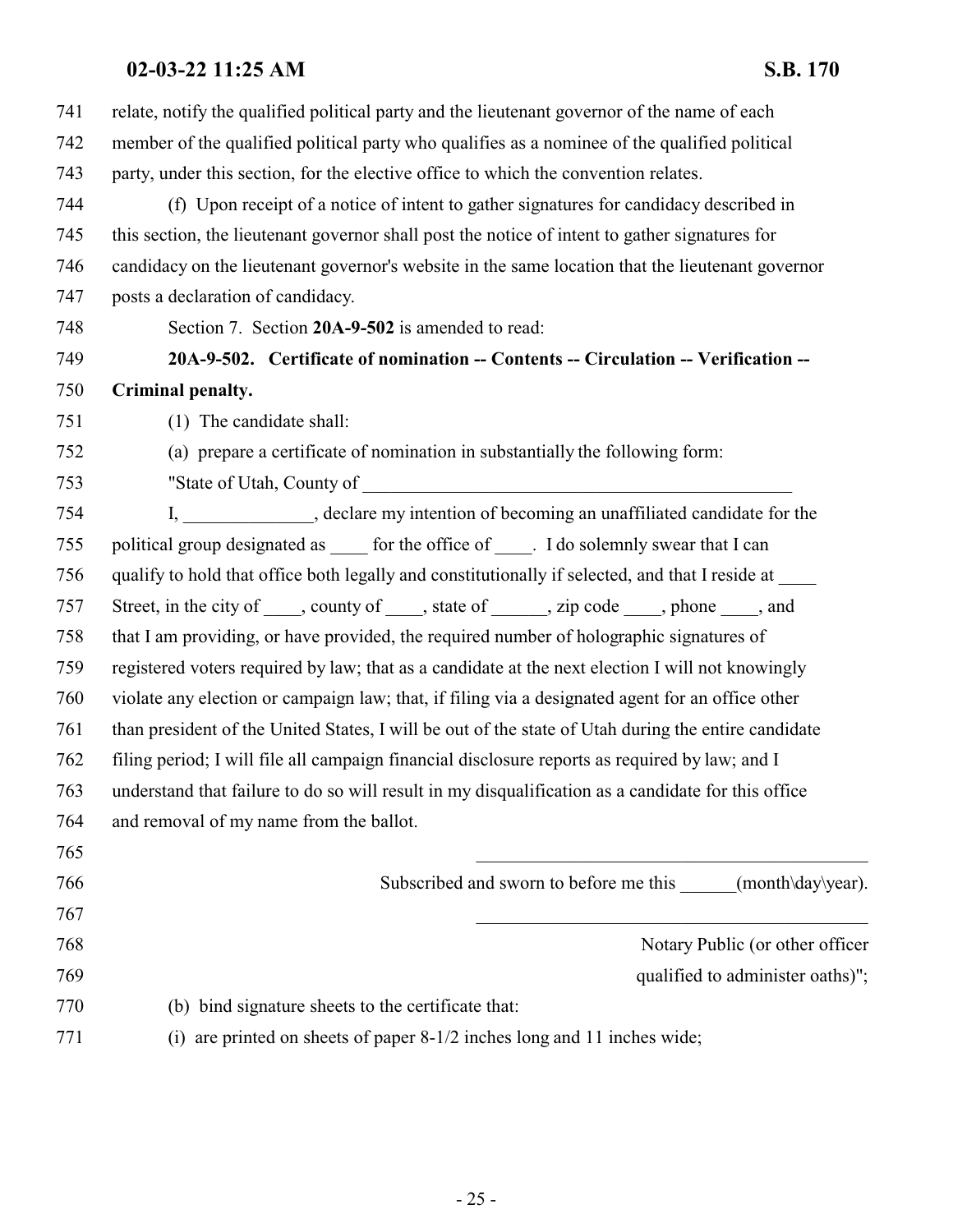| 772 | (ii) are ruled with a horizontal line 3/4 inch from the top, with the space above that line    |  |
|-----|------------------------------------------------------------------------------------------------|--|
| 773 | blank for the purpose of binding;                                                              |  |
| 774 | (iii) contain the name of the proposed candidate and the words "Unaffiliated Candidate"        |  |
| 775 | Certificate of Nomination Petition" printed directly below the horizontal line;                |  |
| 776 | (iv) contain the word "Warning" printed directly under the words described in                  |  |
| 777 | Subsection $(1)(b)(iii)$ ;                                                                     |  |
| 778 | (v) contain, to the right of the word "Warning," the following statement printed in not        |  |
| 779 | less than eight-point, single leaded type:                                                     |  |
| 780 | "It is a class A misdemeanor for anyone to knowingly sign a certificate of nomination          |  |
| 781 | signature sheet with any name other than the person's own name or more than once for the       |  |
| 782 | same candidate or if the person is not registered to vote in this state and does not intend to |  |
| 783 | become registered to vote in this state before the county clerk certifies the signatures.";    |  |
| 784 | (vi) contain the following statement directly under the statement described in                 |  |
| 785 | Subsection $(1)(b)(v)$ :                                                                       |  |
| 786 | "Each signer says:                                                                             |  |
| 787 | I have personally signed this petition with a holographic signature;                           |  |
| 788 | I am registered to vote in Utah or intend to become registered to vote in Utah before the      |  |
| 789 | county clerk certifies my signature; and                                                       |  |
| 790 | My street address is written correctly after my name.";                                        |  |
| 791 | (vii) contain horizontally ruled lines, 3/8 inch apart under the statement described in        |  |
| 792 | Subsection $(1)(b)(vi)$ ; and                                                                  |  |
| 793 | (viii) be vertically divided into columns as follows:                                          |  |
| 794 | (A) the first column shall appear at the extreme left of the sheet, be 5/8 inch wide, be       |  |
| 795 | headed with "For Office Use Only," and be subdivided with a light vertical line down the       |  |
| 796 | middle;                                                                                        |  |
| 797 | (B) the next column shall be 2-1/2 inches wide, headed "Registered Voter's Printed             |  |
| 798 | Name (must be legible to be counted)";                                                         |  |
| 799 | (C) the next column shall be 2-1/2 inches wide, headed "Holographic Signature of               |  |
| 800 | Registered Voter";                                                                             |  |
| 801 | (D) the next column shall be one inch wide, headed "Birth Date or Age (Optional)";             |  |
| 802 | (E) the final column shall be 4-3/8 inches wide, headed "Street Address, City, Zip             |  |
|     |                                                                                                |  |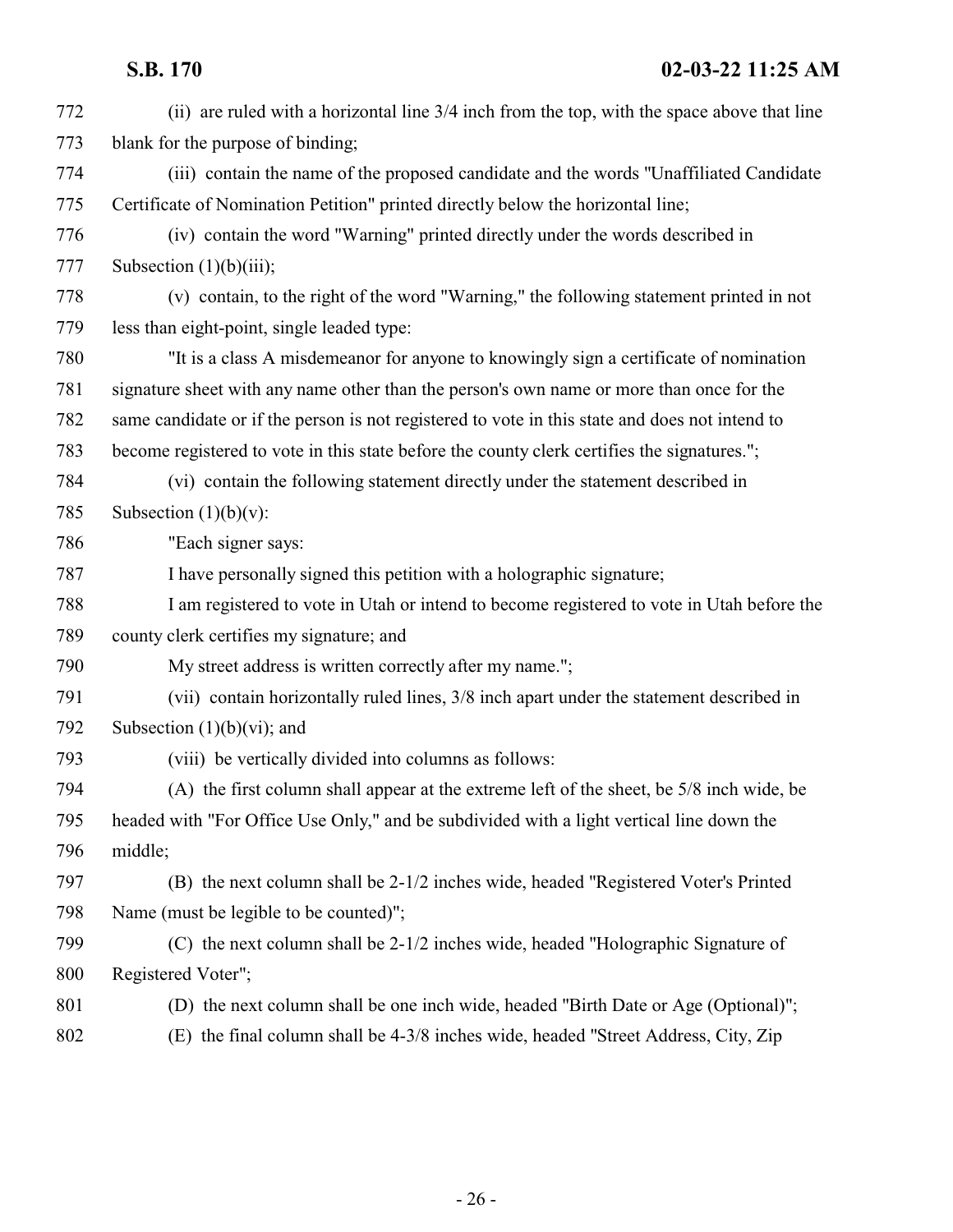| 803 | Code"; and                                                                                            |  |
|-----|-------------------------------------------------------------------------------------------------------|--|
| 804 | (F) at the bottom of the sheet, contain the following statement: "Birth date or age                   |  |
| 805 | information is not required, but it may be used to verify your identity with voter registration       |  |
| 806 | records. If you choose not to provide it, your signature may not be certified as a valid signature    |  |
| 807 | if you change your address before petition signatures are certified or if the information you         |  |
| 808 | provide does not match your voter registration records."; and                                         |  |
| 809 | (c) bind a final page to one or more signature sheets that are bound together that                    |  |
| 810 | contains, except as provided by Subsection (3), the following printed statement:                      |  |
| 811 | "Verification                                                                                         |  |
| 812 | State of Utah, County of _____                                                                        |  |
| 813 | I, _______________________, of ______, hereby state that:                                             |  |
| 814 | I am a Utah resident and am at least 18 years old;                                                    |  |
| 815 | All the names that appear on the signature sheets bound to this page were signed by                   |  |
| 816 | persons who professed to be the persons whose names appear on the signature sheets, and each          |  |
| 817 | of them signed the person's name on the signature sheets in my presence;                              |  |
| 818 | I believe that each has printed and signed the person's name and written the person's                 |  |
| 819 | street address correctly, and that each signer is registered to vote in Utah or will register to vote |  |
| 820 | in Utah before the county clerk certifies the signatures on the signature sheet.                      |  |
| 821 |                                                                                                       |  |
| 822 | (Residence Address)<br>(Signature)<br>(Date)".                                                        |  |
| 823 | (2) An agent designated to file a certificate of nomination under Subsection                          |  |
| 824 | $20A-9-503$ [ $(1)$ ](2)(b) may not sign the form described in Subsection (1)(a).                     |  |
| 825 | (3) (a) The candidate shall circulate the nomination petition and ensure that the person              |  |
| 826 | in whose presence each signature sheet is signed:                                                     |  |
| 827 | (i) is at least 18 years old;                                                                         |  |
| 828 | (ii) except as provided by Subsection $(3)(b)$ , meets the residency requirements of                  |  |
| 829 | Section $20A-2-105$ ; and                                                                             |  |
| 830 | (iii) verifies each signature sheet by completing the verification bound to one or more               |  |
| 831 | signature sheets that are bound together.                                                             |  |
| 832 | (b) A person who is not a resident may sign the verification on a petition for an                     |  |
| 833 | unaffiliated candidate for the office of president of the United States.                              |  |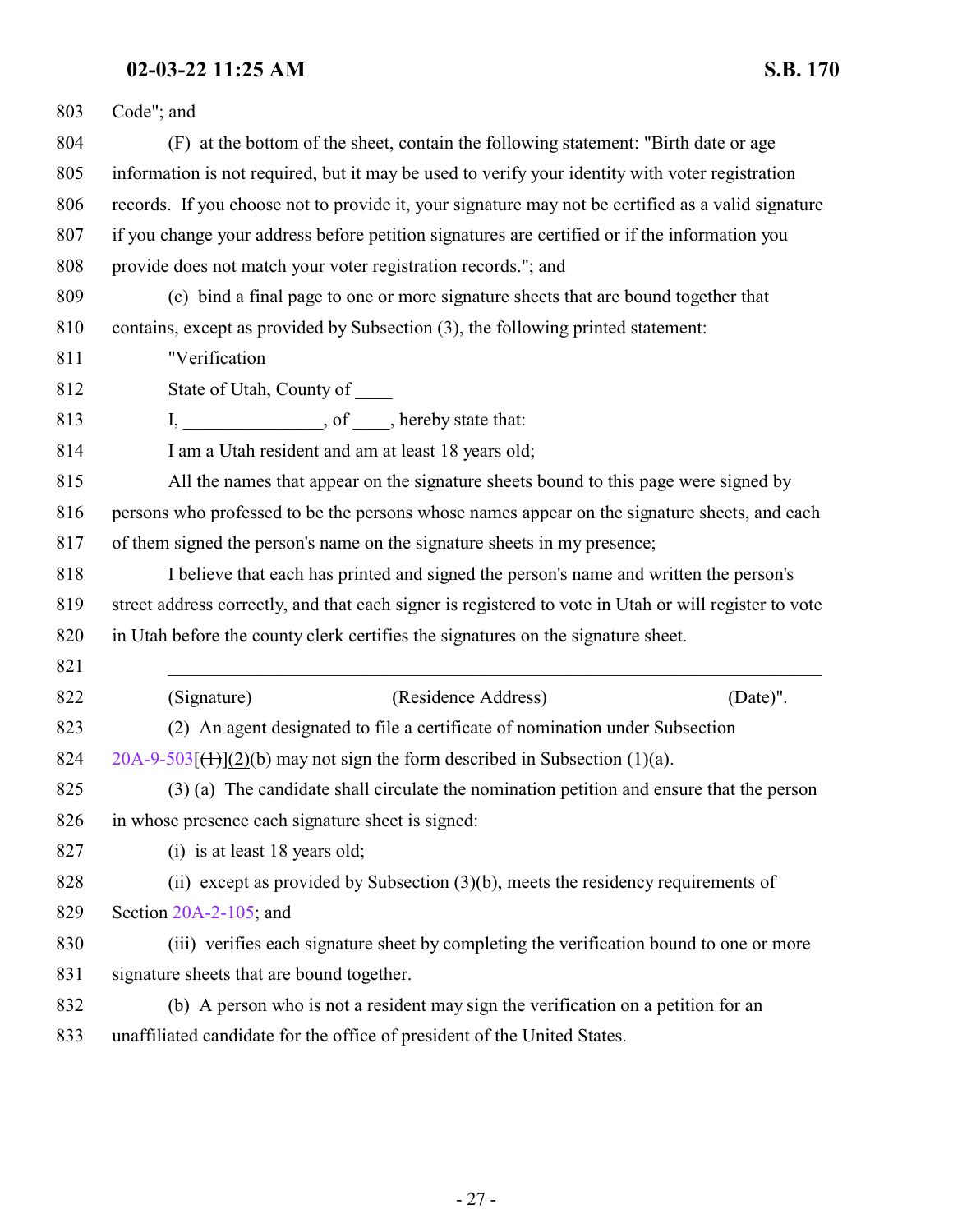| 834 | (c) A person may not sign the verification if the person signed a signature sheet bound             |
|-----|-----------------------------------------------------------------------------------------------------|
|     |                                                                                                     |
| 835 | to the verification.                                                                                |
| 836 | $(4)$ (a) It is unlawful for any person to:                                                         |
| 837 | (i) knowingly sign a certificate of nomination signature sheet:                                     |
| 838 | (A) with any name other than the person's own name;                                                 |
| 839 | (B) more than once for the same candidate; or                                                       |
| 840 | (C) if the person is not registered to vote in this state and does not intend to become             |
| 841 | registered to vote in this state before the county clerk certifies the signatures; or               |
| 842 | (ii) sign the verification of a certificate of nomination signature sheet if the person:            |
| 843 | (A) except as provided by Subsection $(3)(b)$ , does not meet the residency requirements            |
| 844 | of Section 20A-2-105;                                                                               |
| 845 | (B) has not witnessed the signing by those persons whose names appear on the                        |
| 846 | certificate of nomination signature sheet; or                                                       |
| 847 | (C) knows that a person whose signature appears on the certificate of nomination                    |
| 848 | signature sheet is not registered to vote in this state and does not intend to become registered to |
| 849 | vote in this state.                                                                                 |
| 850 | (b) Any person violating this Subsection (4) is guilty of a class A misdemeanor.                    |
| 851 | (5) (a) The candidate shall submit the petition and signature sheets to the county clerk            |
| 852 | for certification when the petition has been completed by:                                          |
| 853 | (i) at least 1,000 registered voters residing within the state when the nomination is for           |
| 854 | an office to be filled by the voters of the entire state; or                                        |
| 855 | (ii) at least 300 registered voters residing within a political division or at least 5% of          |
| 856 | the registered voters residing within a political division, whichever is less, when the             |
| 857 | nomination is for an office to be filled by the voters of any political division smaller than the   |
| 858 | state.                                                                                              |
| 859 | (b) In reviewing the petition, the county clerk shall count and certify only those persons          |
| 860 | who signed the petition with a holographic signature who:                                           |
| 861 | (i) are registered voters within the political division that the candidate seeks to                 |
| 862 | represent; and                                                                                      |
| 863 | (ii) did not sign any other certificate of nomination for that office.                              |
| 864 | (c) The candidate may supplement or amend the certificate of nomination at any time                 |
|     |                                                                                                     |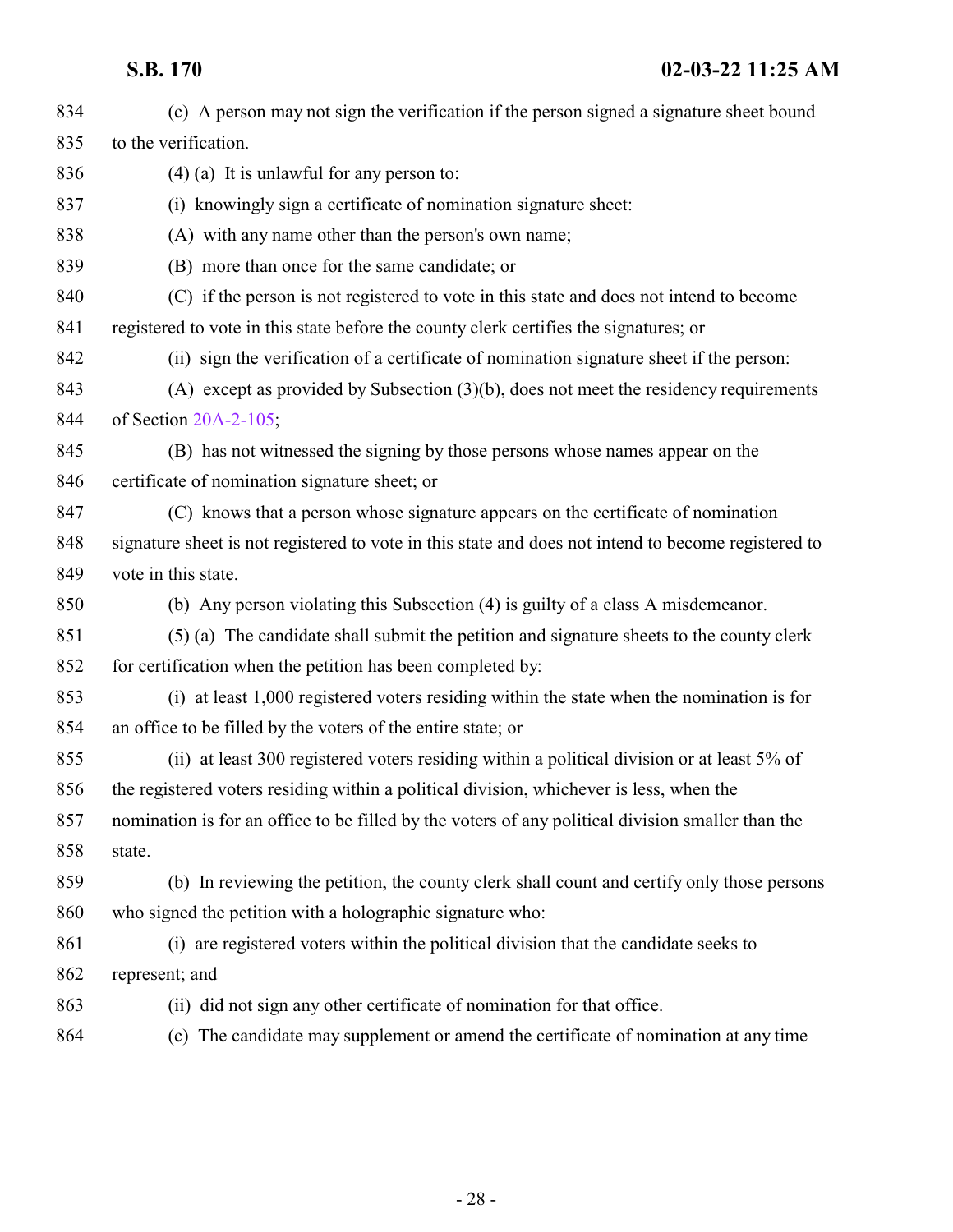<span id="page-28-0"></span>

| 865 | on or before the filing deadline.                                                                                        |  |
|-----|--------------------------------------------------------------------------------------------------------------------------|--|
| 866 | Section 8. Section 20A-9-503 is amended to read:                                                                         |  |
| 867 | 20A-9-503. Certificate of nomination -- Filing -- Fees.                                                                  |  |
| 868 | (1) $\lceil (a) \rceil$ Except as provided in Subsection (1)(b), after the certificate of nomination has                 |  |
| 869 | been certified, executed, and acknowledged by the county clerk, the candidate shall:                                     |  |
| 870 | (i) between the second Friday in March and the close of normal office hours on the                                       |  |
| 871 | third Thursday in March of the year in which the regular general election will be held:                                  |  |
| 872 | $[\overrightarrow{A}]$ (a) (i) file the petition in person with the lieutenant governor, if the office the               |  |
| 873 | candidate seeks is a constitutional office or a federal office, or the county clerk, if the office the                   |  |
| 874 | candidate seeks is a county office, during the declaration of candidacy filing period described                          |  |
| 875 | in Section $20A-9-201.5$ ; and                                                                                           |  |
| 876 | $[\overline{(B)}]$ (ii) pay the filing fee; or                                                                           |  |
| 877 | $[\overrightarrow{tii}]$ (b) not later than the close of normal office hours on June 15 of any                           |  |
| 878 | odd-numbered year:                                                                                                       |  |
| 879 | $[\vec{A}]$ (i) file the petition in person with the municipal clerk, if the candidate seeks an                          |  |
| 880 | office in a city or town, or the local district clerk, if the candidate seeks an office in a local                       |  |
| 881 | district; and                                                                                                            |  |
| 882 | $[\overline{(\mathbf{B})}]$ (ii) pay the filing fee.                                                                     |  |
| 883 | $[\phi(\mathbf{t})](2)$ (a) The provisions of this Subsection $[\mathbf{t}](\mathbf{t})$ (2) do not apply to an          |  |
| 884 | individual who files a declaration of candidacy for president of the United States.                                      |  |
| 885 | $[\overrightarrow{(ii)}]$ (b) Subject to Subsections $[\overrightarrow{(3)}]$ (4)(c) and 20A-9-502(2), an individual may |  |
| 886 | designate an agent to file a declaration of candidacy with the appropriate filing officer if:                            |  |
| 887 | $[\vec{A}]$ (i) the individual is located outside of the state during the entire filing period;                          |  |
| 888 | $[\overline{(B)}]$ (ii) the designated agent appears in person before the filing officer; and                            |  |
| 889 | $[\text{(\Theta)}]$ (iii) the individual communicates with the filing officer using an electronic                        |  |
| 890 | device that allows the individual and filing officer to see and hear each other.                                         |  |
| 891 | $[\frac{1}{2}]$ (3) (a) At the time of filing, and before accepting the petition, the filing officer                     |  |
| 892 | shall read the constitutional and statutory requirements for candidacy to the candidate.                                 |  |
| 893 | (b) If the candidate states that he does not meet the requirements, the filing officer may                               |  |
| 894 | not accept the petition.                                                                                                 |  |
| 895 | $[\left(\frac{1}{2}\right)]$ (4) (a) An individual filing a certificate of nomination for president or vice              |  |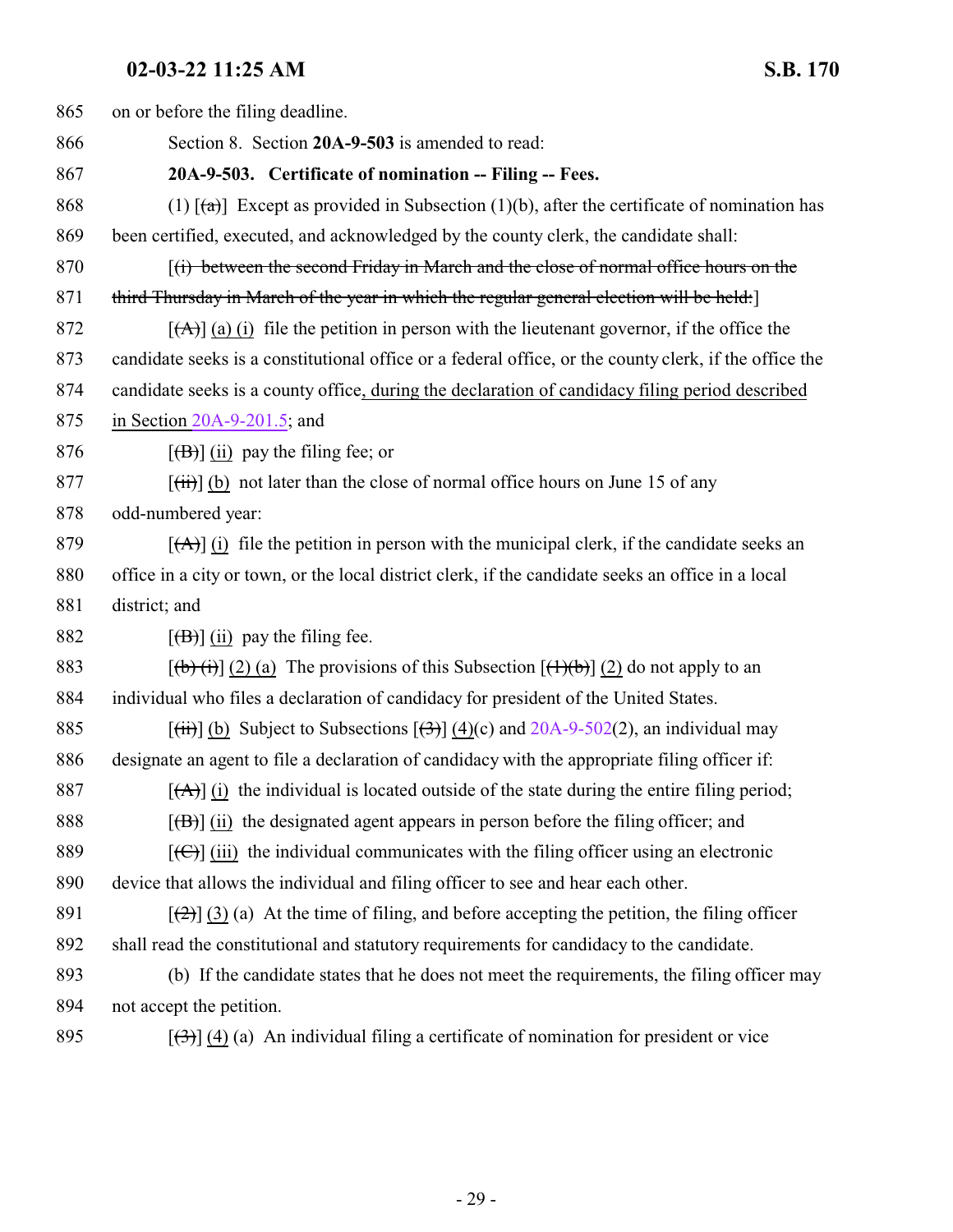<span id="page-29-0"></span>

| 5.D. | <b>170</b> |
|------|------------|
|------|------------|

 president of the United States under this section shall pay a filing fee of \$500. 897 (b) Notwithstanding Subsection  $(1)$ ,  $\sqrt{a}$  person an individual filing a certificate of nomination for president or vice president of the United States: (i) may file the certificate of nomination [between the second Friday in March and the 900 close of normal office hours on August 15 of the year in which the regular general election will 901 be held] during the declaration of candidacy filing period described in Section [20A-9-201.5](#page-17-1); and (ii) may use a designated agent to file the certificate of nomination. 904 (c) An agent designated under Subsection  $[\frac{(+)}{(b)}\frac{(+)}{(i)}]$  (2) or described in Subsection  $[(3)] (4)(b)(ii)$  may not sign the certificate of nomination form. Section 9. Section **20A-14-203** is amended to read: **20A-14-203. Becoming a member of a local board of education -- Declaration of candidacy -- Election.** (1) An individual may become a candidate for a local school board by:  $(a)$  (i) in the 2016 general election, by filing a declaration of candidacy with the 911 county clerk, in accordance with Section [20A-9-202](http://le.utah.gov/UtahCode/SectionLookup.jsp?section=20a-9-202&session=2022GS), before 5 p.m. on March 17, 2016; or 912 [(ii) in a general election held after 2016, by filing a declaration of candidacy with the 913 county clerk on or after the second Friday in March, and before 5 p.m. on the third Thursday in 914 March, before the next regular general election; and (a) filing a declaration of candidacy with the county clerk the declaration of candidacy filing period described in Section [20A-9-201.5](#page-17-1); and 917 (b) [by] paying the fee described in Section [20A-9-202](http://le.utah.gov/UtahCode/SectionLookup.jsp?section=20a-9-202&session=2022GS). (2) (a) The term of office for an individual elected to a local board of education is four years, beginning on the first Monday in January after the election. (b) A member of a local board of education shall serve until a successor is elected or appointed and qualified. (c) A member of a local board of education is "qualified" when the member takes or signs the constitutional oath of office. Section 10. **Effective date.** If approved by two-thirds of all the members elected to each house, this bill takes effect

upon approval by the governor, or the day following the constitutional time limit of Utah